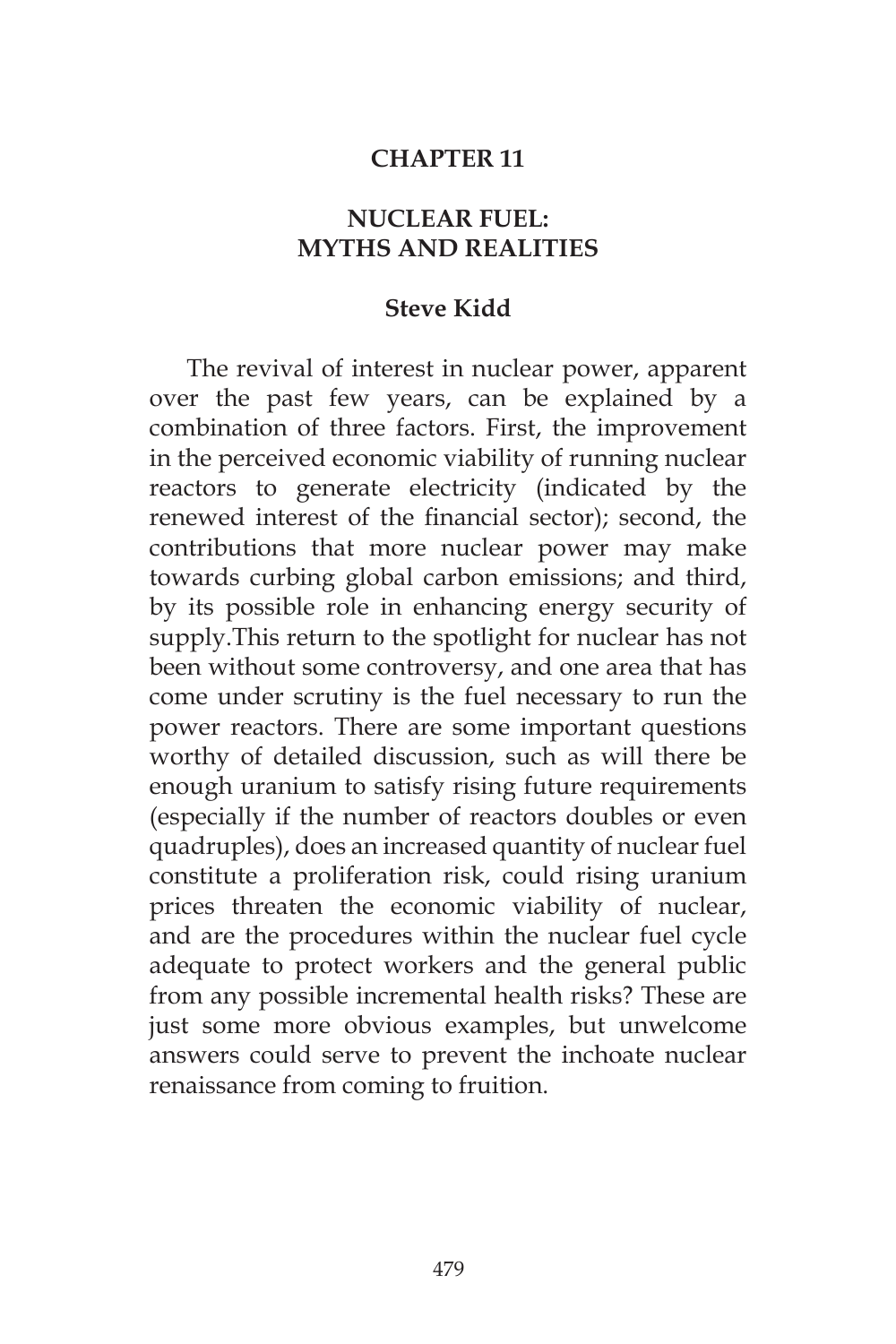## **THE NUCLEAR FUEL CYCLE**

The most obvious point to make about the supply of nuclear fuel is that the underlying fuel cycle is rather complex, especially by comparison with the supply of such fossil fuels as coal, oil, and gas for electricity generating stations. Oil goes to a sophisticated refinery where the crude is divided into separate distillates to service the needs for electricity, transportation, and chemicals. In common with coal and gas, it is just a matter of getting it out of the ground, then onto a ship or train or into a pipeline to reach the generating station where it is burned to create the heat which drives the turbines. Nuclear is also a "thermal" mode of generating power, relying on heat, with much of a plant very similar to the fossil fuel powered stations. It is the process used to create the heat—nuclear fission rather than combustion—and the required fuel with its attendant production cycle which are distinctive.

The key features of the nuclear fuel cycle (see Figure 11-1) are worthy of some initial discussion.<sup>1</sup> Uranium is mined (via processes which give rise to waste streams, mainly tailings) and then converted, usually enriched (for 90 percent of the reactors around the world, the process entails increasing the share of the U-235 isotope beyond the natural 0.7 percent and creating depleted uranium of lower assay) before being fabricated into fuel to be introduced to the reactor. This phase is termed the "front end" of the cycle, before the generation of electricity in the reactor, is the most important stage as it brings in the only revenue—the sale of billions of kilowatt hours of electricity necessarily supports all the other activities, in the absence of any government subsidies.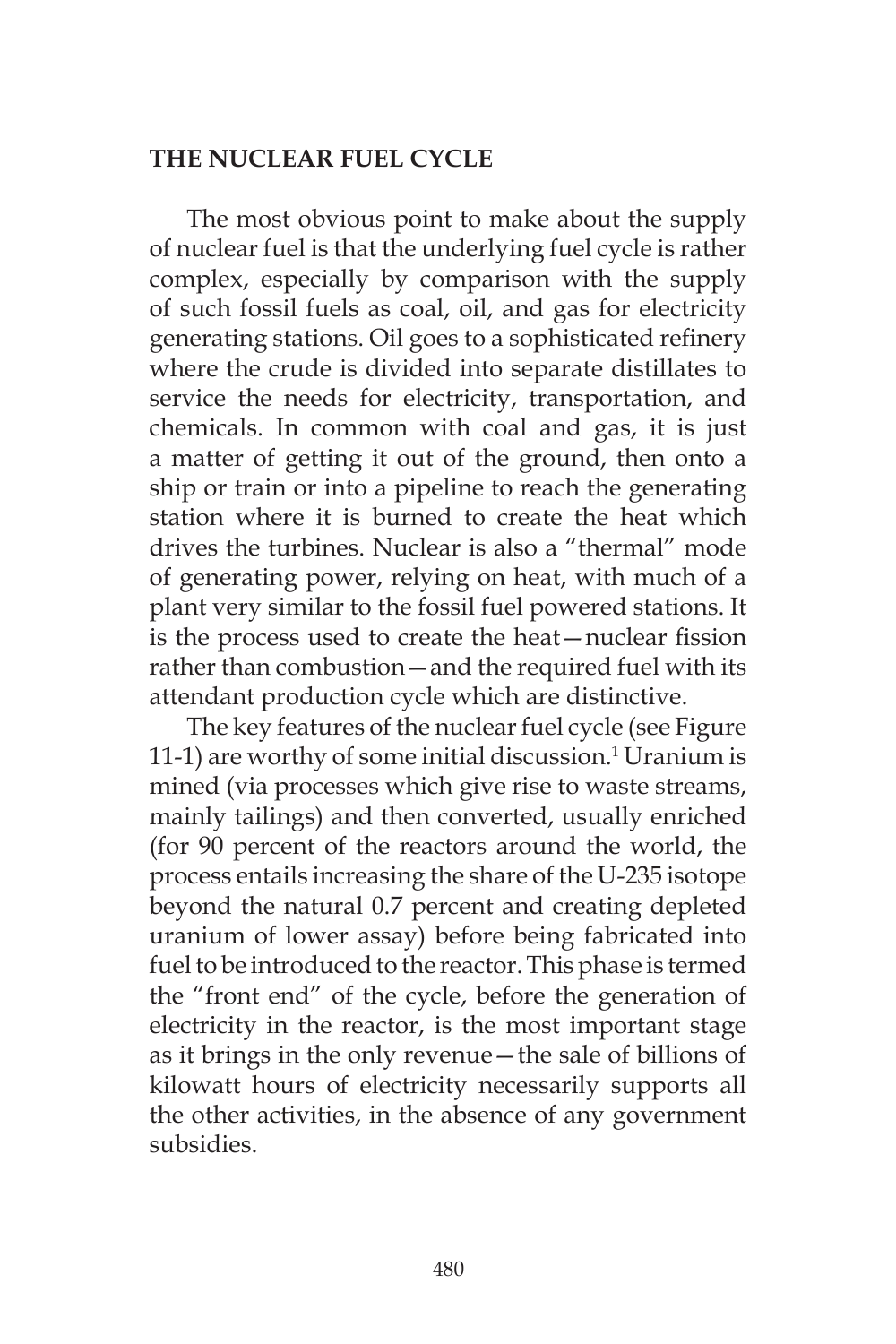

**Figure 11-1. The Nuclear Fuel Cycle.**

When the used fuel is unloaded from the reactor. it must initially be stored for cooling, but then there are effectively two choices regarding the "back end" of the cycle. Figure 11-1 shows a "closed" nuclear fuel cycle, with the used fuel going to a reprocessing plant. Here usable uranium and plutonium can be separated out and then recycled within the cycle to supplement supplies of fresh uranium, in the form of reprocessed uranium (RepU) and mixed oxide (MOX) fuel, respectively. What cannot be recycled becomes a waste stream from the reprocessing plant and can be vitrified (encased in plastic) before being stored "temporarily" in advance of disposal in a deep geological repository. The alternative "closed" cycle skips the reprocessing stage, with all the used fuel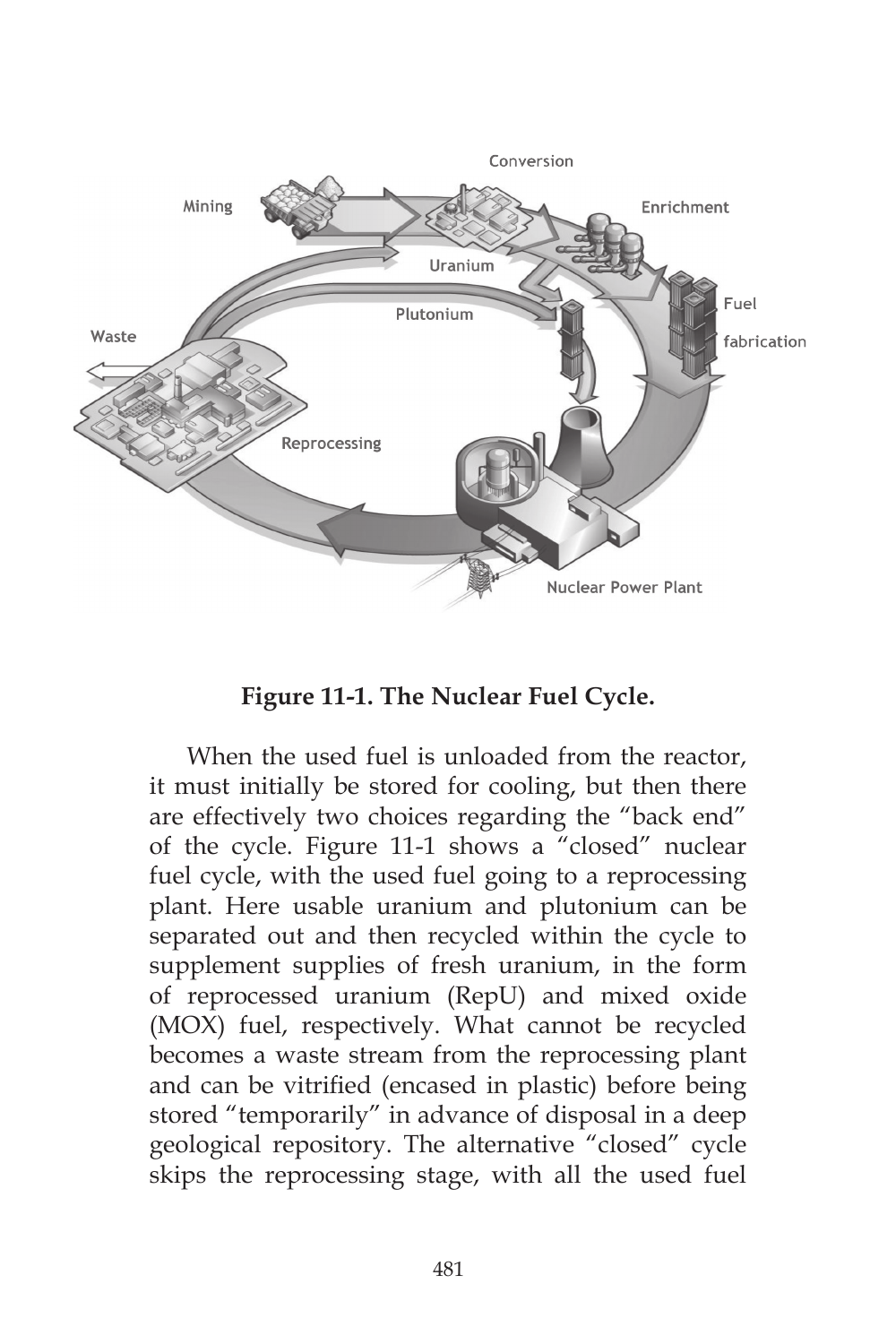from the reactor immediately regarded as waste and therefore stored before final disposal.

There are several additional things worthy of note at this stage. First, although the volume and mass of the materials within the fuel cycle are tiny by comparison with the fossil fuels used to generate an equivalent amount of electricity, they do not dissipate in the atmosphere through combustion. Since the beginning of the nuclear age in the 1940s, just over 2 million metric tons of uranium have been mined, initially for nuclear weapons and after 1970 largely for civil nuclear power. We can still identify where nearly all of this is located today. Most (well over half) is in the form of depleted uranium, the second most plentiful form is used fuel from reactors, while the remainder is held in a variety of other forms, in many cases for potential future use. Historical uranium production therefore remains highly relevant to the nuclear fuel business today because material still containing fissile isotopes can potentially be processed for re-entry into the fuel cycle. The economics as well as the politics of recycling are the limiting factors. For example, there are acute political pressures to reduce the large quantities of military surplus highly enriched uranium (HEU) and military plutonium by using them as fuel in civil nuclear power reactors. Use of HEU presents few technical difficulties and has already become a major secondary supply. With the importance of historical production, the nuclear fuels business bears some similarity to precious commodities such as gold and diamonds being that these are rarely destroyed, so stockpiles and other secondary supplies are important.

Another notable feature is that the contractual arrangements normally used within the nuclear fuel market are peculiar when compared with trading in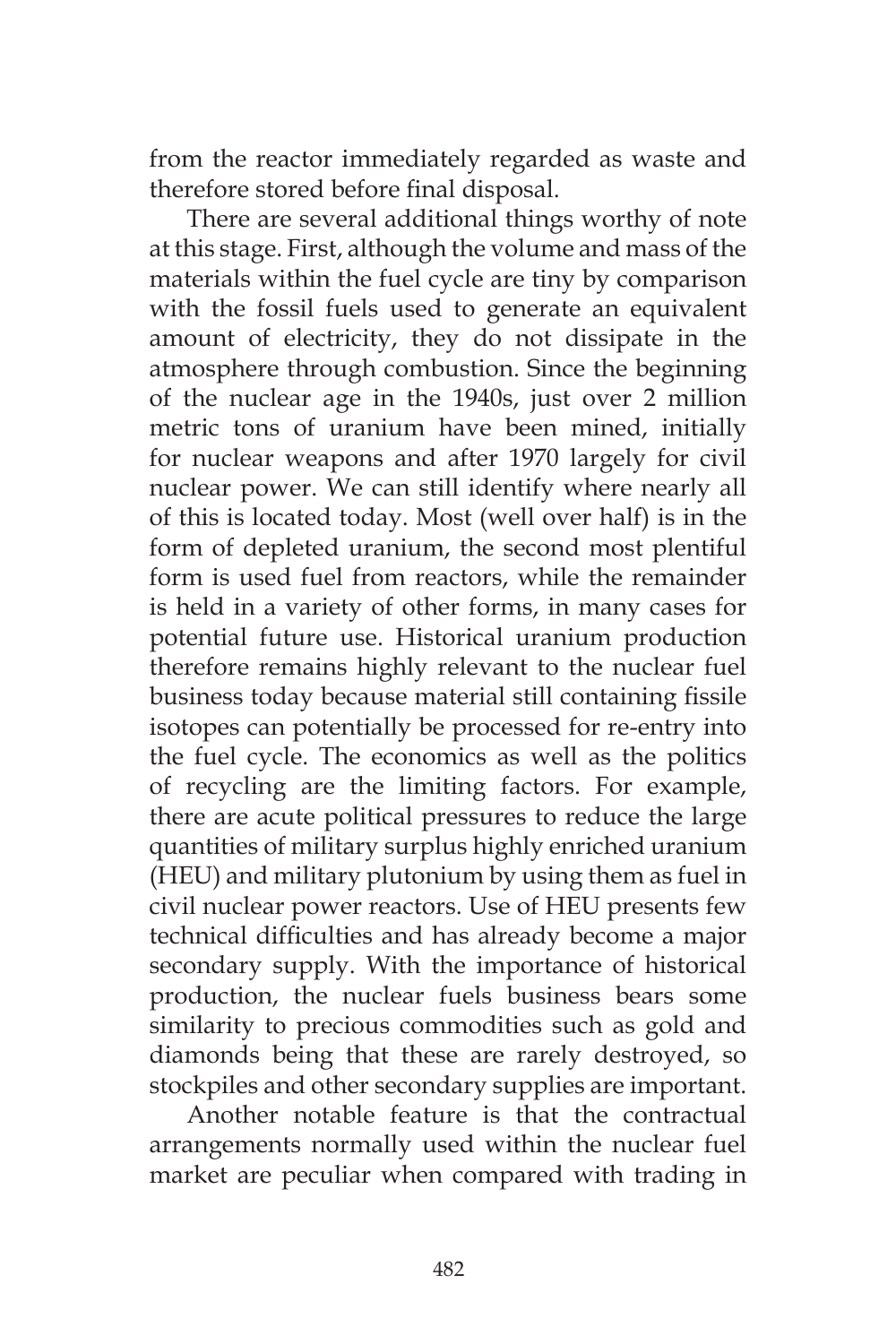other energy commodities. With most reactors being refueled at intervals of 1 year or more, the demand for nuclear fuel is "lumpy" rather than continuous, as it is for the fossil fuels. Plant operators or their procurement agencies usually contract either directly or indirectly via intermediaries with uranium mining companies for the supply of uranium concentrates. They then have this uranium processed into a usable form through separate agreements with conversion, enrichment, and fuel fabrication suppliers. The obvious question is why they do not simply buy the fabricated fuel? Although there are moves today to offer a complete "cradle to grave" fuel package (maybe even taking on responsibilities for the "back end"), most buyers prefer to buy the four components—uranium, conversion, enrichment, and fuel fabrication—separately. This is for a variety of historical, economic, and (some would say) self-interested reasons. Hence four separate markets exist.

Another important feature of the nuclear fuel cycle is its international dimension. Uranium is relatively abundant throughout the earth's crust, but distinct trade specialization has occurred, due partly to the high energy density and therefore the low costs of transportation, as compared with coal, oil, and gas. For example, uranium mined in Australia can be converted in Canada, enriched in the United Kingdom, then fabricated as fuel in Sweden for a German reactor. Recycled reactor fuel may follow similar international routes, with related political as well as economic implications. With relative ease of transport and storage, inventories are an important feature of the nuclear fuel business. On the other hand, in the past there have been notable trade restrictions that have impacted the market, while today various constraints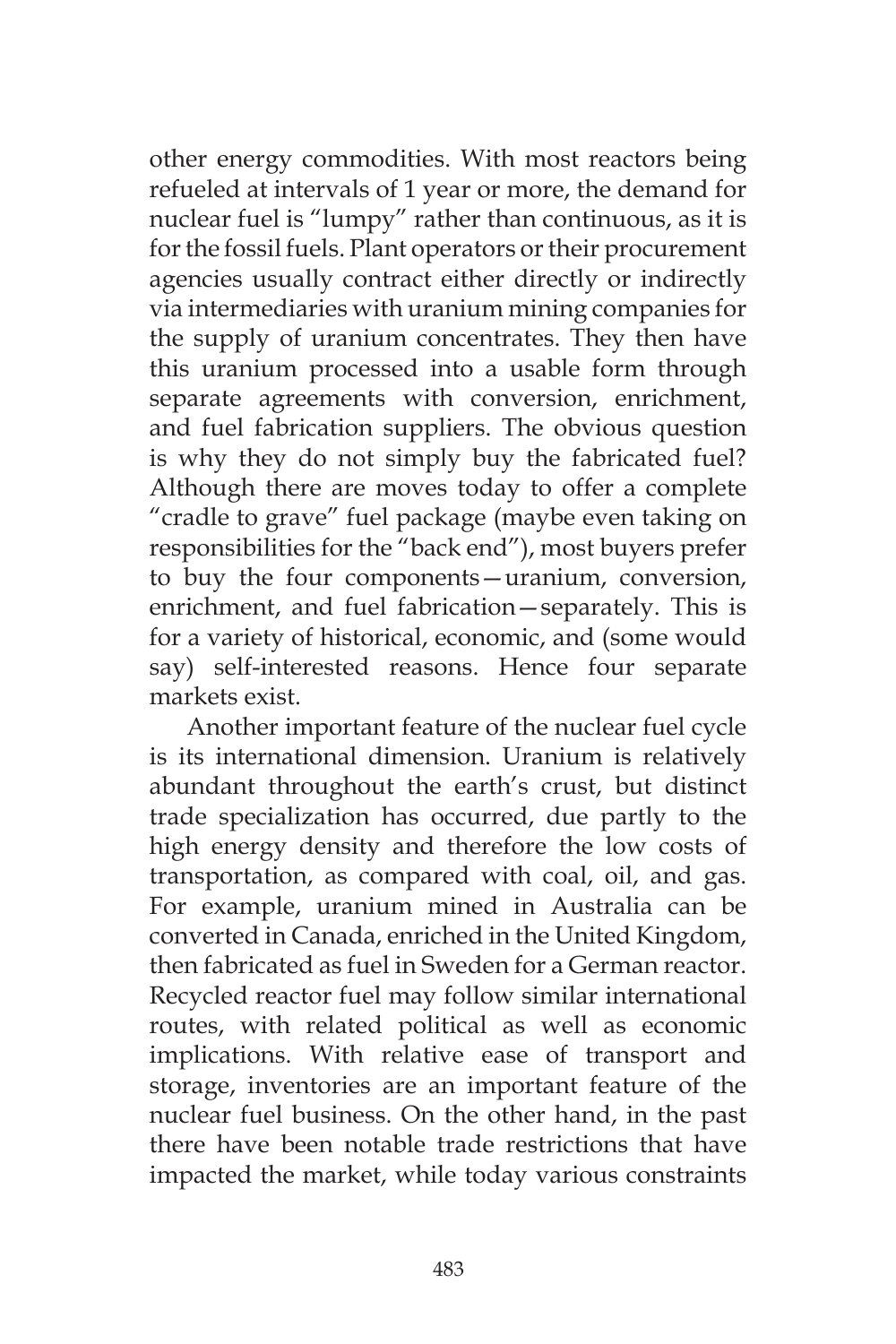on transporting fissile materials have become an important issue.

#### **THE IMPORTANCE OF NUCLEAR FUEL**

Ready availability of nuclear fuel is obviously important because, without it, the reactor will not run and generate electricity. So any delays and disruption to the timely arrival of the fabricated fuel at the reactor will be fatal. Yet, despite the complications of the fuel cycle outlined above, the possibilities of regulatory hindrances, and the potential for political, trade, or transport difficulties, there are very few cases where fuel has failed to reach reactors. The international nuclear fuel market is clearly somewhat imperfect, but it has always performed well in its basic function of supplying reactors. One obvious recent instance of fuel not getting to reactors is that of India, where nonproliferation restrictions and India's poor domestic uranium supply situation combined to prevent reactors from running at full capacity.

Nuclear fuel is quite a big business. Table 11-1 shows a rough calculation of the cost of 1kg of enriched uranium, present and ready to be loaded into a reactor.

| Uranium     | 9.0 kg U308 | \$25 per lb   | 495    |
|-------------|-------------|---------------|--------|
| Conversion  | 7.6 kg U    | \$13 per kg   | 99     |
| Enrichment  | 7 SWU       | \$135 per SWU | 945    |
| Fabrication | 1 kg        | \$300 per kg  | 300    |
| Total       |             |               | \$1839 |

## **Table 11-1. Cost of 1kg of Nuclear Fuel.**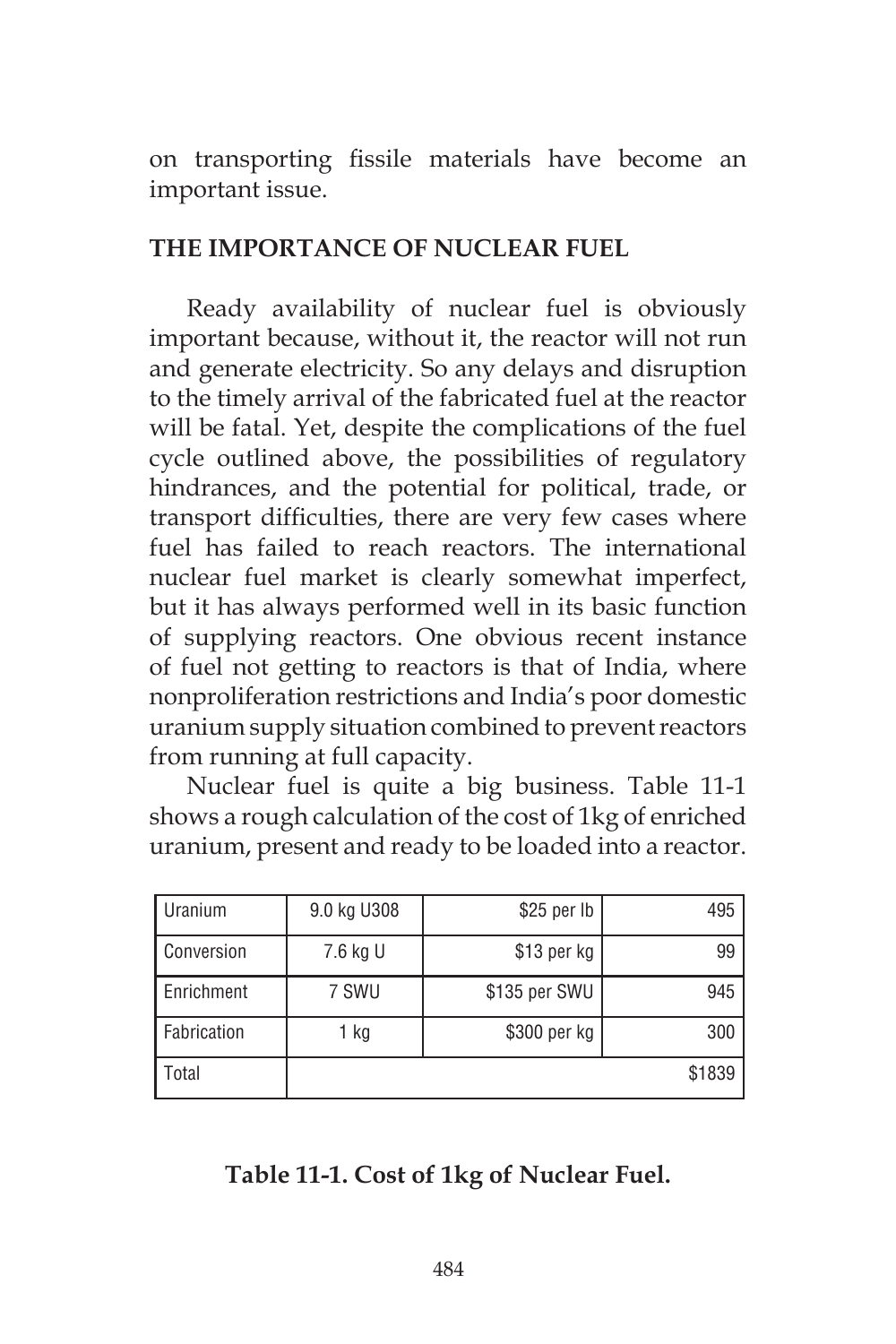To refuel a large 1GWe reactor on an annual basis, about 20 tons of enriched uranium are needed, at a total cost of about \$40 million. Multiplying by the 400-plus reactors in operation around the world and adjusting for their size gives a world market for nuclear fuel of \$15-20 billion on an annual basis, depending of course on the contract prices. This is a small figure by comparison with the coal, oil, and gas trade, but is still a significant business, employing many thousands of people.

A significant paradox surrounds nuclear waste it offers the biggest advantage of nuclear power, but at the same time, arguably, its greatest handicap. On one hand, the small amount of uranium required to produce a huge amount of nuclear energy leaves a correspondingly small amount of solid waste which, as far as the industry is concerned, can be safely contained and managed without environmental harm. Because nuclear fuel supplies are relatively inexpensive and highly energy-intensive (and thus small in volume), they can readily be stockpiled, affording a major buffer against energy insecurity. Finally, because fuel represents a small proportion of the generating costs of nuclear power, relative price stability for power is assured regardless of price fluctuations.

On the other hand, those opposed to nuclear power have identified the small volume of nuclear waste as its Achilles heel. As yet, there are no operating repositories for high-level waste (HLW), and there remains a very lively debate, both within and outside the industry, on the merits and demerits of reprocessing, which creates in turn additional public affairs debates. Additionally, in the oil and gas industry, the importance of fuel means that big and powerful companies like Shell, BP,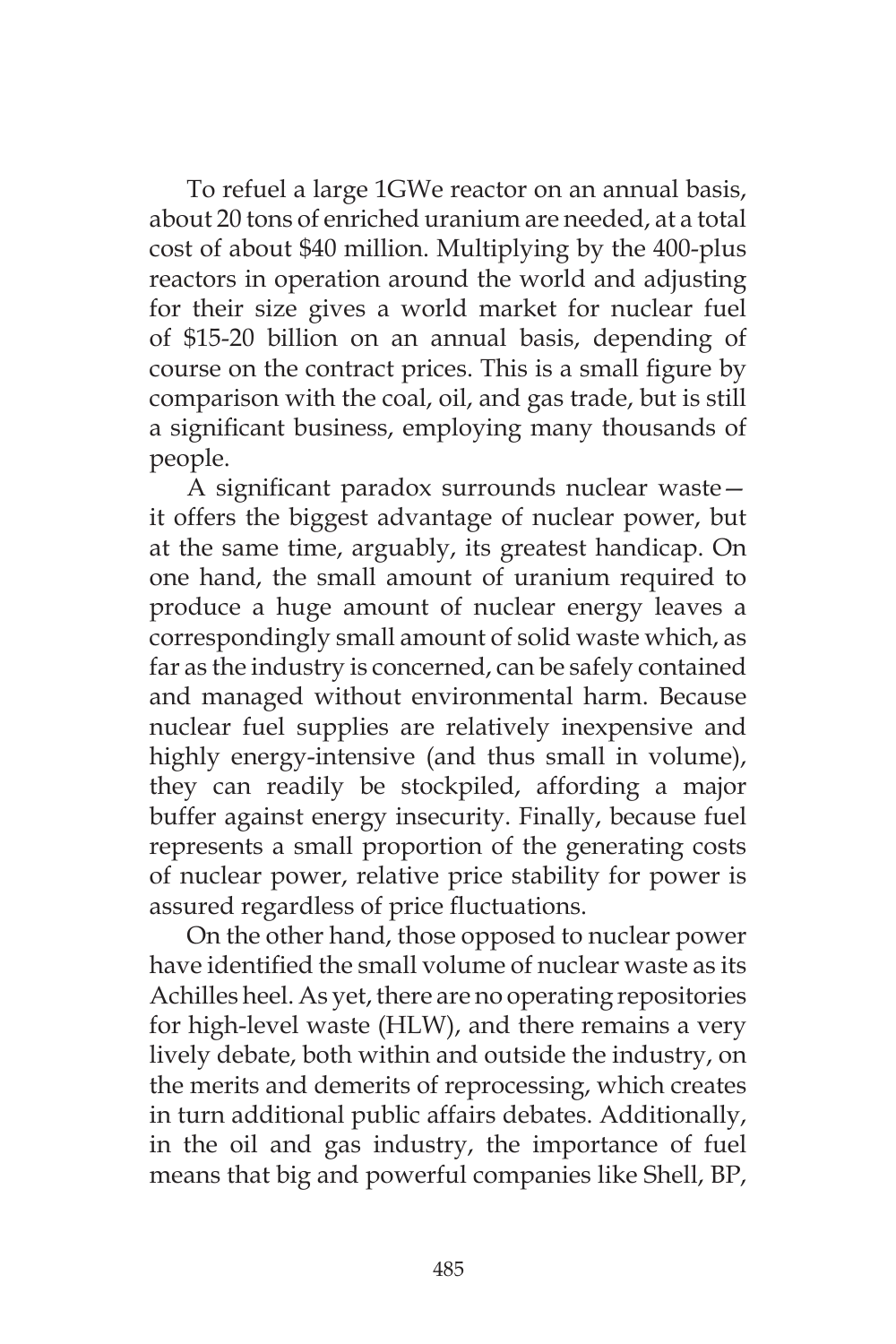Exxon, and Total are able to devote huge resources to massaging their corporate reputations. With the exception of BP, of course, given its travails over the Gulf of Mexico oil spill, this results to some extent in a generally favorable public image of their industry. The reputation of nuclear has undoubtedly suffered because its fuel business is not so significant—the largest uranium producer, Cameco, is tiny by comparison with the oil giants. Most companies in nuclear are involved in other, sometimes mutually competitive, energy sectors too, and with the exception of Areva in France, are not as yet profitable and powerful enough to massage their image into a favorable industry reputation.

But in an economic sense, the relatively low cost of fuel (and indeed its relative stability) is nuclear's key card to play. On all the other elements of the cost structure of generating electricity, nuclear is disadvantaged—from the capital cost of the plants and the time it takes to build them, to the operating and maintenance (O&M) costs of running them, to the costs of eventually decommissioning the facilities and returning the sites to alternative use. In addition, nuclear projects are often regarded as relatively risky by investors, and the cost of securing finance may well be higher than for other energy-related ventures, too.

The relatively low cost of nuclear fuel includes, in addition to the "front end" costs outlined above, a full contribution to the cost of waste management, which is prescribed by national rules. But for nuclear plants already in operation, the fuel cost is a relatively small part of generating costs, at around a quarter (see Figure 11-2).<sup>2</sup> The costs of operating oil- and gas-powered electricity generating plants derive almost entirely from the fuel price while the profits of coal-powered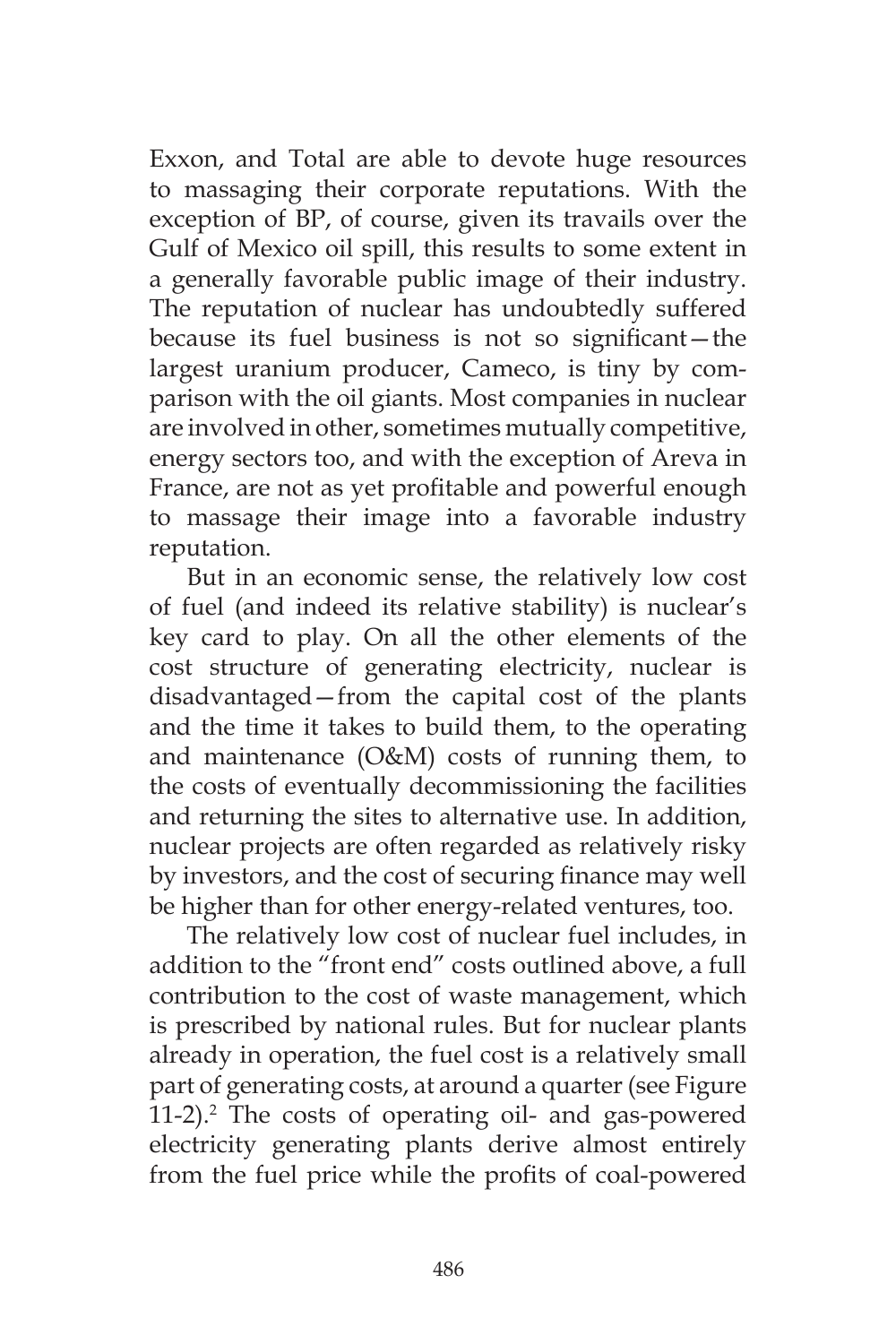plants, too, are significantly affected by the cost of coal. Despite some movements up and down in the price of uranium, the nuclear fuel cost has remained very stable over time. However, the reactor fuel buyers fight hard to save every last cent because this is cost they feel they can influence. Where they are selling power in competitive markets, they cannot pass on increased fuel prices to customers, and higher prices will directly hit profits.



Source: Global Energy Decisions, ERI, Inc.

## **Figure 11-2. Fuel as a Share of Electricity Generating Costs, Current Plants in USA.**

When it comes to new nuclear plants, their economics are even less sensitive to the fuel cost, as shown in Figure 11-3. The economics of new nuclear **DEPENDS** heavily on the capital cost of the plant and the rate of interest, with fuel costs playing only a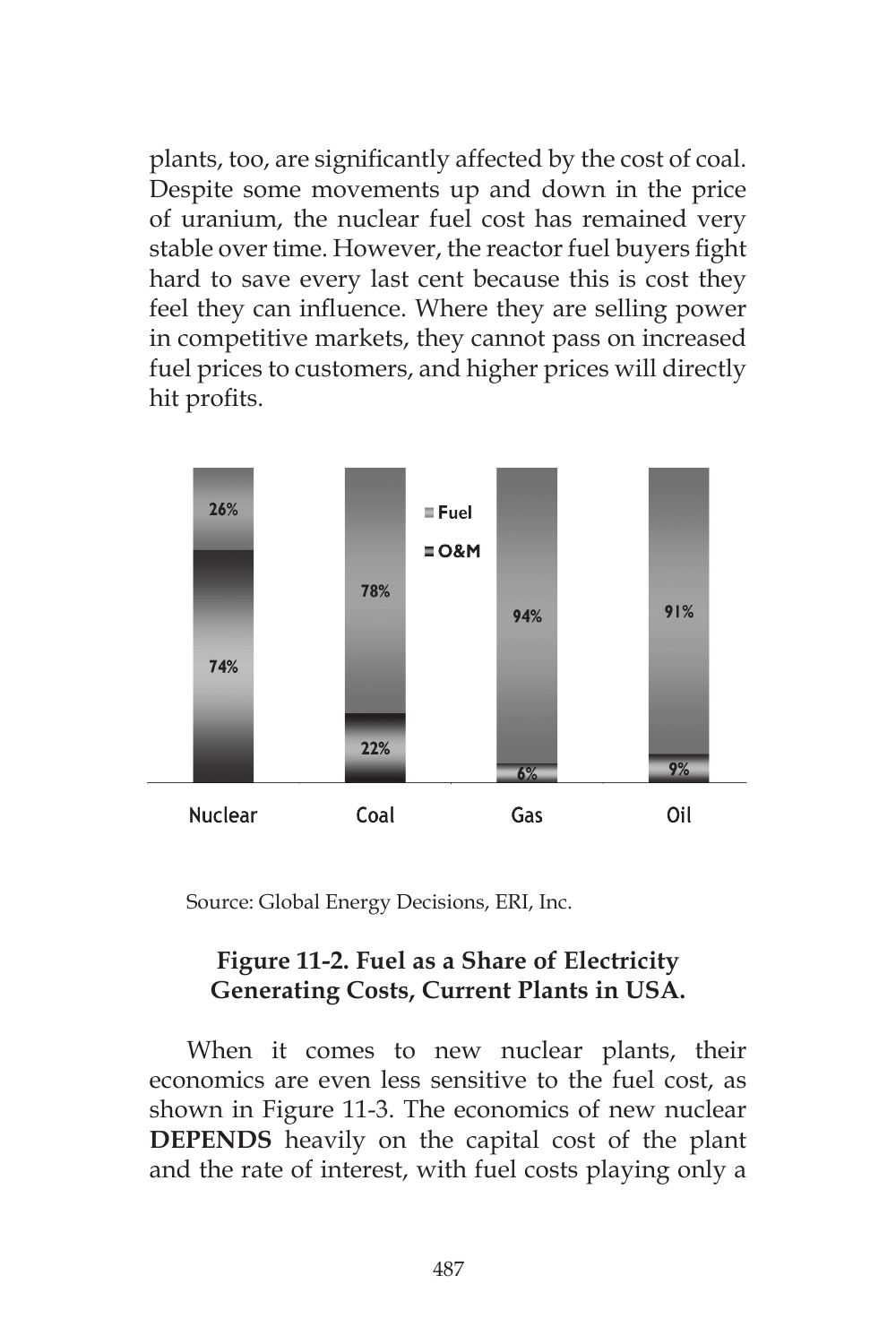relatively minor role. Once a nuclear plant is started up, the economics depend on it running 24 hours a day/7 days a week, with long periods (sometimes now up to 24 months) between shutdowns for maintenance and refuelling.



Source: IEA WEO 2006, reference case.

## **Figure 11-3. Impact of 50 Percent Increase in Fuel Cost on Generating Cost, New Plants.**

## **URANIUM IS NOT GEOLOGICALLY SCARCE**

One of the great myths perpetuated about nuclear power is that uranium is scarce in a geological sense, on a par with diamonds, gold, and other precious metals. It is true, however, that (rather like gold) a significant amount of emotion surrounds its discovery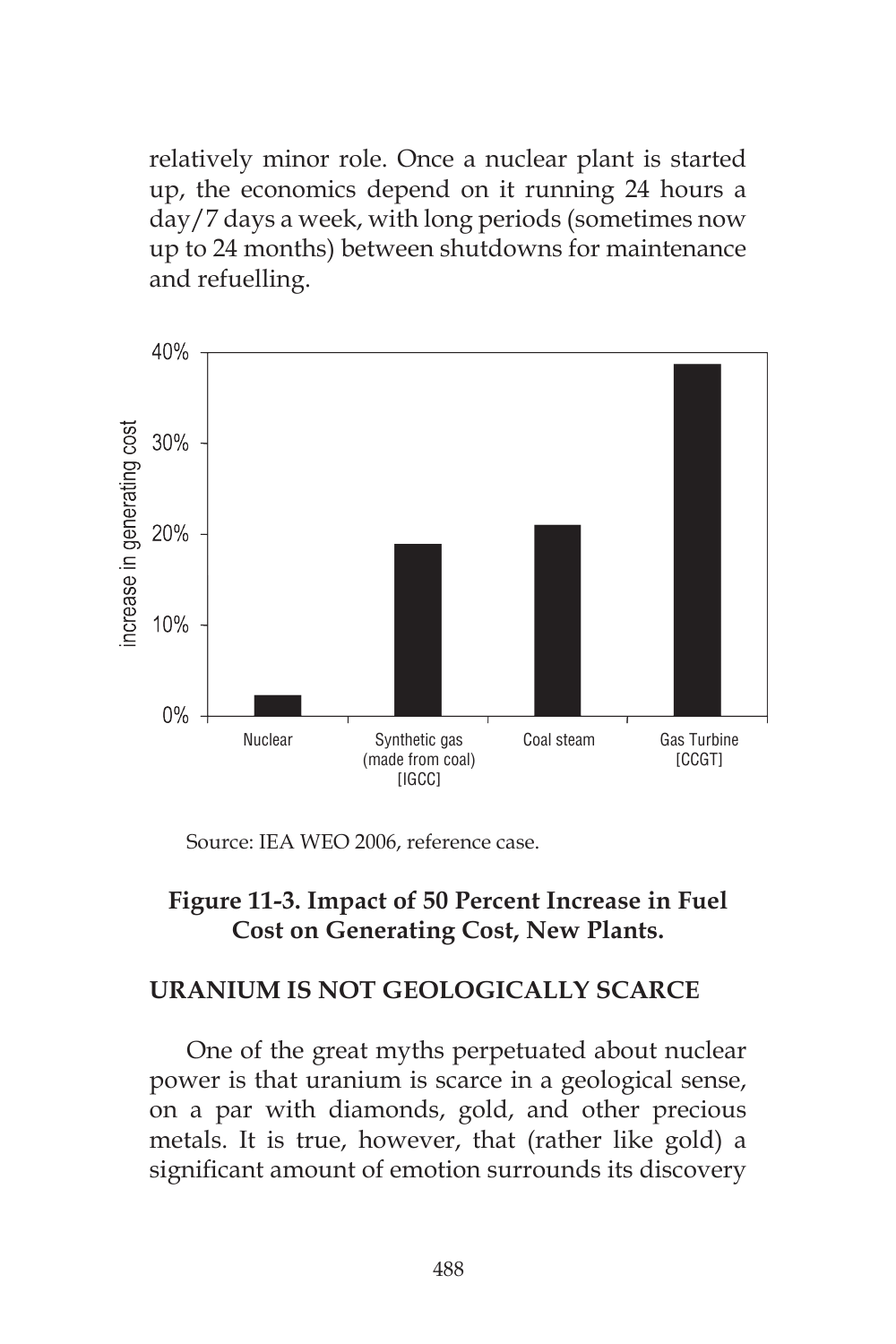and exploitation. Indeed, there was a uranium rush in the western United States in the 1950s, on a par with the Californian gold rush of the late 19th century, often mythologized in "B" movies depicting fathers and sons going prospecting in the badlands.

The reality is a little different.<sup>3</sup> Uranium is a slightly radioactive metal that occurs throughout the Earth's crust, about 500 times more abundant than gold, 40 times than silver, and about as common as tin, tungsten, and molybdenum. It occurs in most rocks in concentrations of two to four parts per million, for example, at about four parts per million (ppm) in granite, which makes up 60 percent of the earth's crust. In fertilizers, uranium concentration can be as high as 400 ppm (0.04 percent), and some coal deposits contain uranium at concentrations greater than 100 ppm (0.01 percent) (fertilizer and coal ash exploitation for uranium has been viable in the past and may conceivably be so again). It is also found in the oceans, at an average concentration of 1.3 parts per billion. The Japanese, and possibly others, have seriously studied possible extraction from seawater.

The bigger issue is one of economics. Apart from the 1950s, the late 1970s, and once again today, uranium prices have been relatively low, thus limiting usable deposits where to extraction is economically feasible. Economics is certainly related to the percentage of uranium in the ore (the grade), but that is only part of the story. The depth below the surface, geological setting, and a variety of other factors are also important. Uranium occurs in a number of different igneous, hydrothermal, and sedimentary geological environments, with deposits world-wide having been grouped into 14 major categories, based on geological setting. When mined, it yields a mixed uranium oxide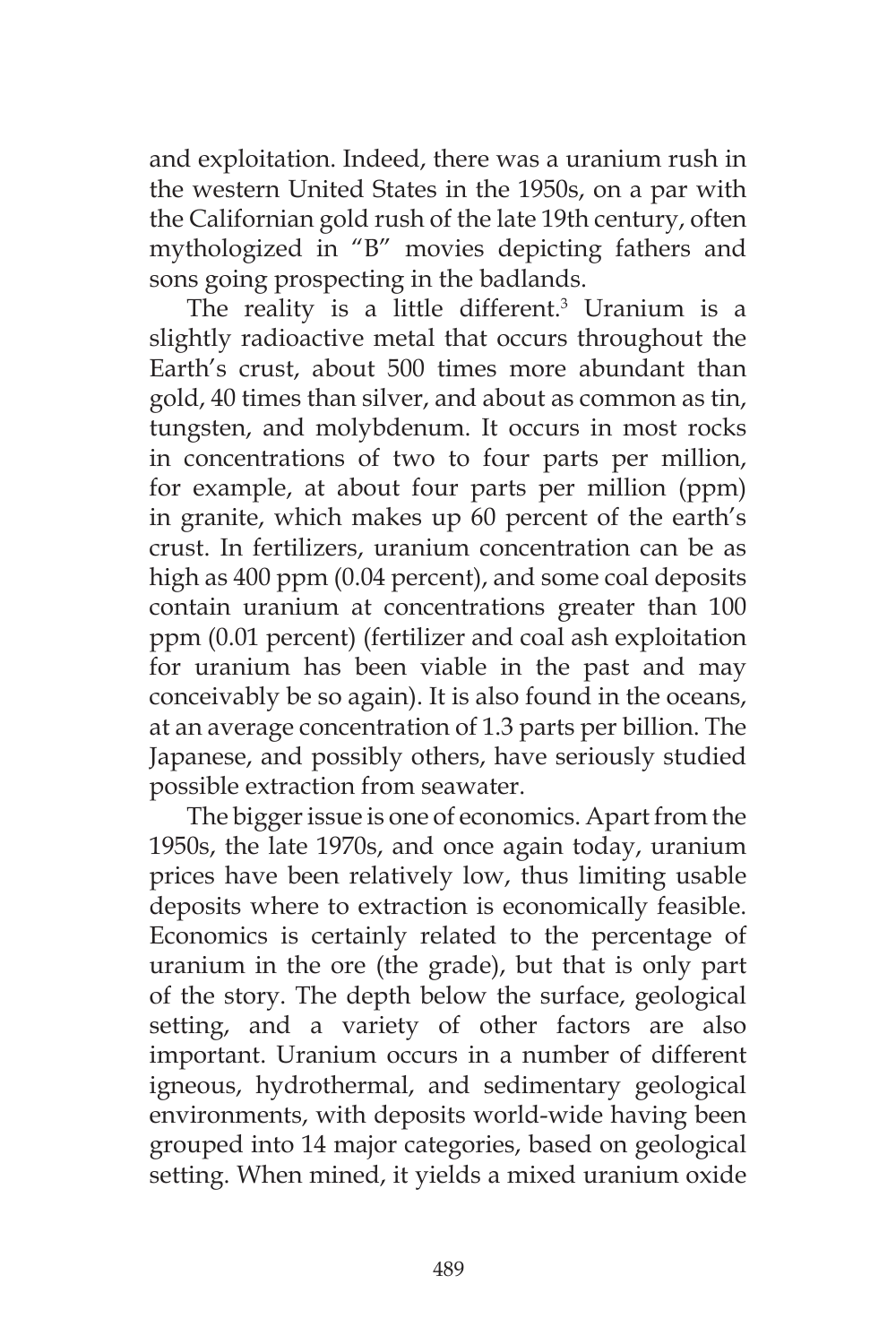product,  $(U_3O_8)$  which is yellow in color. Uraninite or pitchblende is the most common uranium mineral.

For many years from the 1940s, virtually all the uranium mined was used in the production of nuclear weapons, but this ceased to be the case in the 1970s. Today the only substantial use for uranium is as fuel in nuclear reactors, mostly for electricity generation. Uranium-235 is the only naturally-occurring material which can sustain a fission chain reaction, releasing large amounts of energy.

## **Plenty of Uranium to Fuel Any Conceivable Nuclear Future.**

There is every reason to expect that the world supply of uranium is sustainable, with adequate proven reserves being continuously replenished at costs affordable to consumers. Speculation to the contrary represents a misunderstanding of the nature of mineral resource estimates and reflects a shortterm perspective overlooking continuing advances in knowledge and technology and the dynamic economic processes that drive markets.

Concerns about limitations of the Earth's resources go back more than a century. Although they appear intuitive and logical on the basis that mined mineral resources are clearly finite and physically nonrenewable, analysis in most cases shows that encountering limits to the supply of resources lies so far in the future that present-day concerns have little practical meaning. There are, however, examples such as oil, where prices may now be indicating that proven reserves are indeed beginning to run out. Concerns about resource depletion therefore deserve careful examination.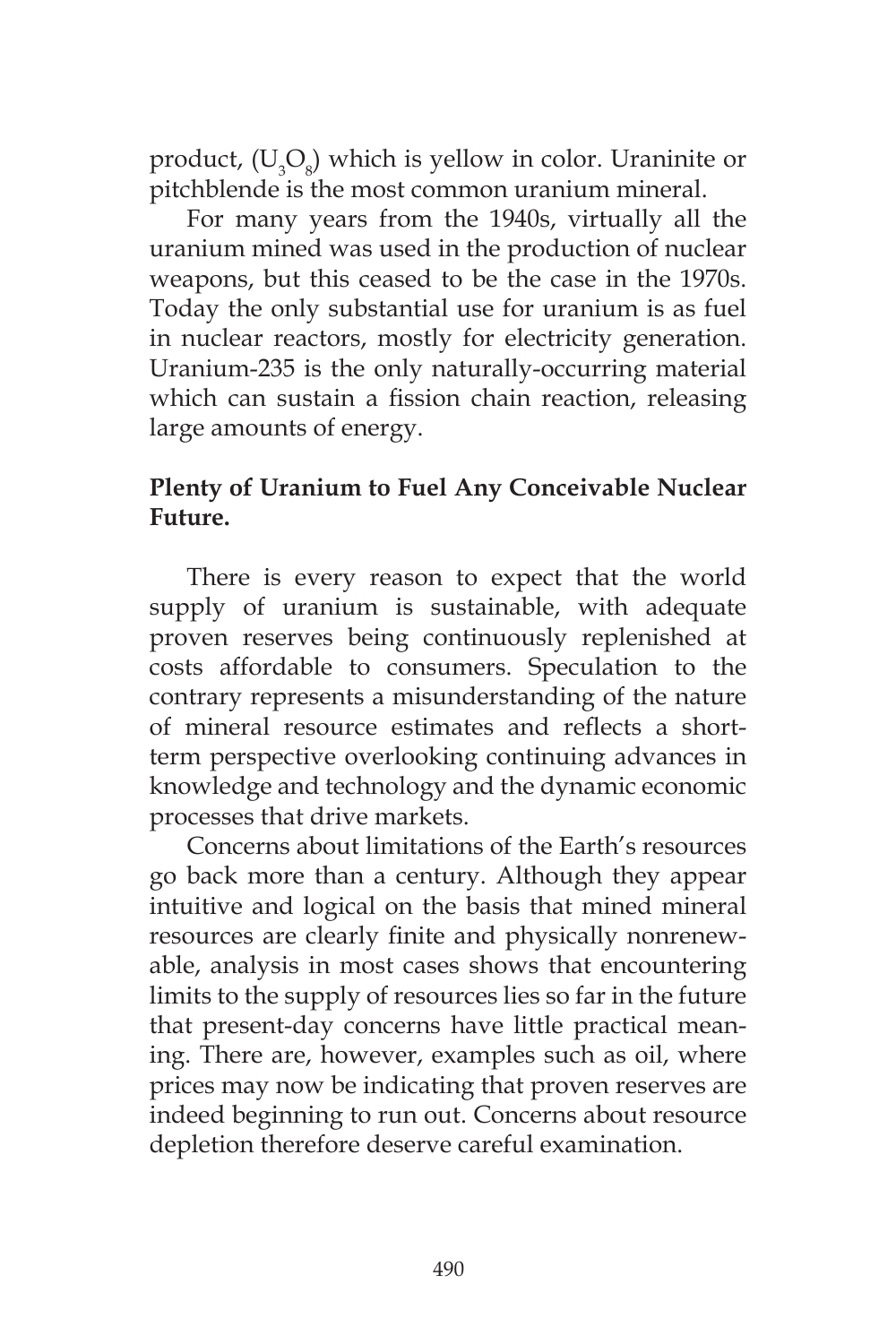Characteristically, dire predictions of scarcity based on published proven mineral reserve figures have faltered by taking inadequate account of "resourceexpanding factors," namely, gains in earth knowledge and discovery capabilities, gains in mining technology, and changes in mineral economics.

To achieve sustainability, the combined effects of mineral exploration and technology development need to discover proven recoverable reserves at least as fast as they are being used. Historical data teach this important lesson regarding most minerals. Reserve margins for metals, stated in terms of multiples of current use, have been continuously replenished or more often—increased. On average, real prices for metals, including uranium, have tended to fall over time. It is important to recognize—with any commodity at any time—that one should never expect to see proven reserves of more than a few decades' worth because exploration will take place only if companies are confident of gaining a financial return. The prospect of a return is usually dictated by strong prices flowing from the prospect of imminent undersupply. When this happens, there tends to be a strong surge of exploration effort, yielding significant new discoveries. Weak uranium prices have held back exploration for much of the nuclear age—increased prices in recent years have led to a renewed exploration boom with the sudden appearance of over 400 "junior" uranium companies raising money through initial public offerings. These are already leading to upgrades in uranium resource estimates.

Today annual requirements to fabricate fuel for current power reactors call for about 65,000 tons of uranium. According to the authoritative Nuclear Energy Agency (NEA)-International Atomic Energy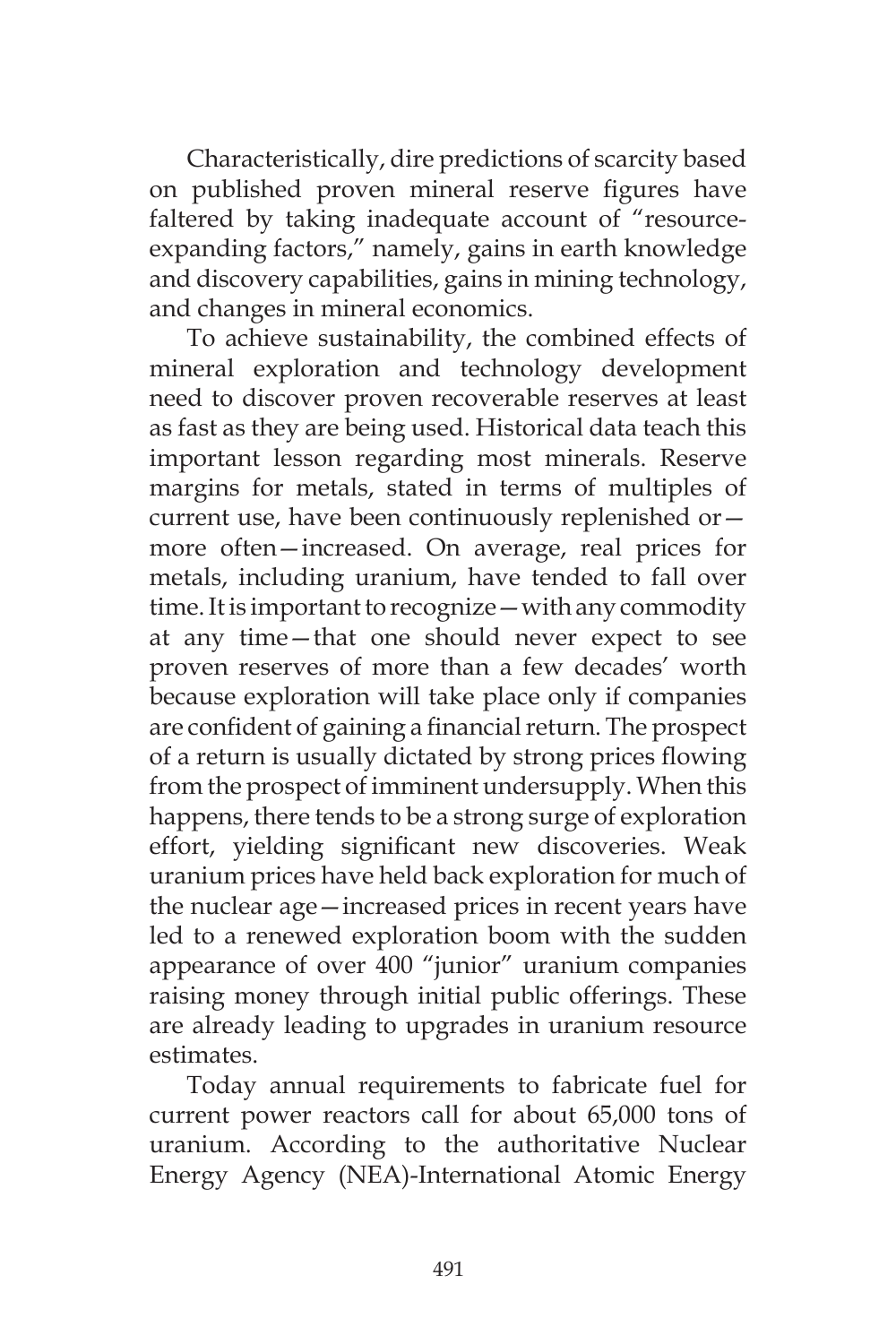Agency (IAEA) "Red Book,"4 the world's present proven reserves of uranium, exploitable at below \$80 per kilogram of uranium, are some 3.5 million tons. This proven reserve is therefore enough to last for 50 years at today's rate of usage—a figure higher than for many common metals. Current estimates of all expected uranium resources (including those not yet economic or properly quantified) are six times as great, representing 300 years' supply at today's rate of usage.

It cannot be overemphasized that these numbers, though providing a favorable prospect, almost surely understate future uranium availability because proven reserves of most minerals bear little relationship to what is actually in the outer part of the Earth's crust and potentially extractable for use. Proven reserves are an unrealistic indicator of what will actually be available in the long term. At most, they are useful as a guide to what is available for production in an immediate future spanning no more than a few decades. In the case of current proven reserves of uranium, the 50 year quantification is no more than a rear-view mirror perspective on supply. During future consumption of these reserves, the dynamics of supply and demand will produce price signals that inevitably trigger effects involving all three of the "resource-expanding factors" cited above. This is already evident in today's uranium market.

## **Additional Supplies of Nuclear Fuel**.

As noted below, up to 40 percent of recent world uranium demand has been filled by so-called secondary supplies from military and civilian stockpiles or from reprocessing of used fuel. In the period since 1985, excessive commercial inventories have been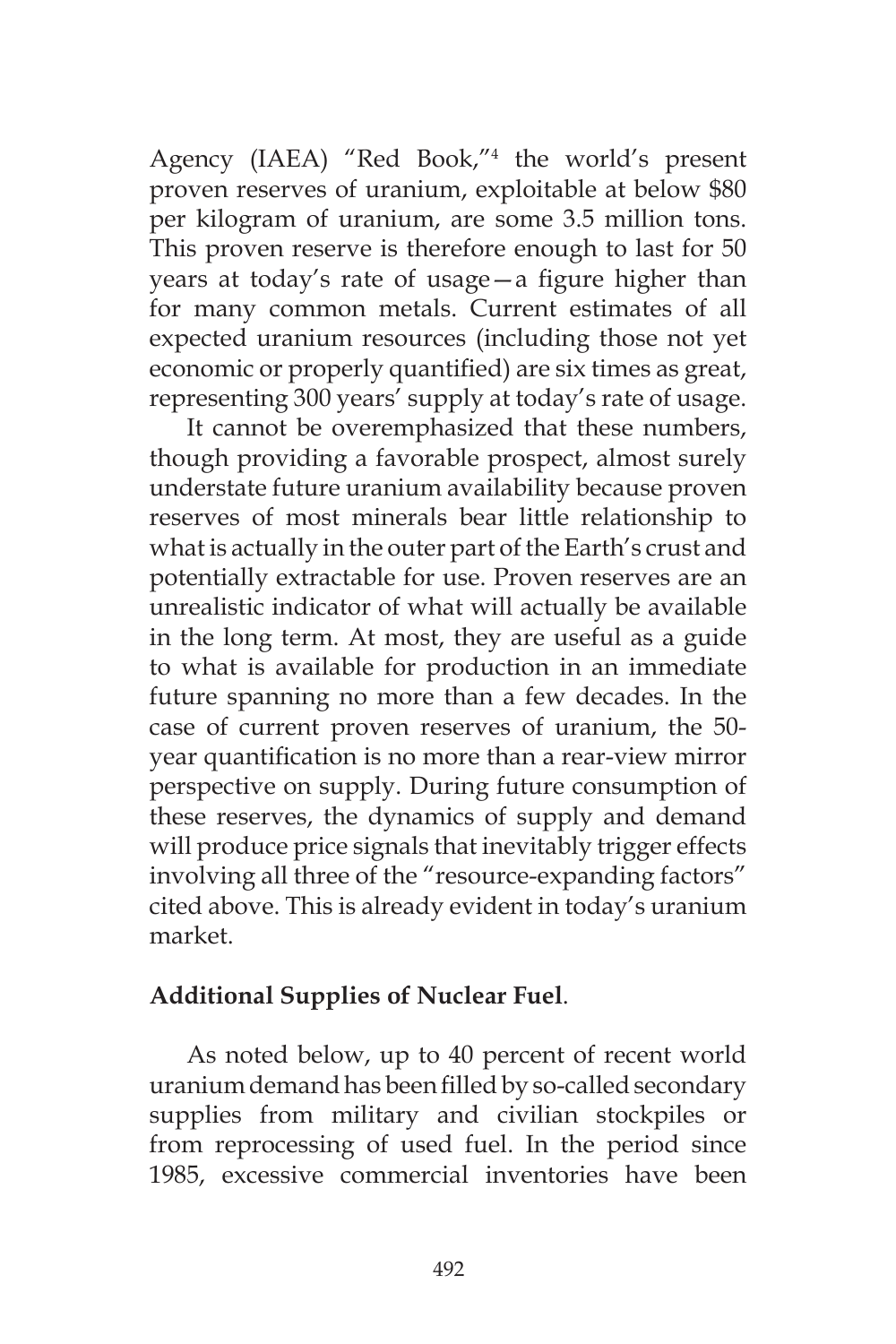consumed as East-West arms control efforts began to dictate substantial dismantling of nuclear warheads, yielding commercially usable fissile material. These secondary supplies will remain an important part of the market for some years to come, but they are clearly limited, as their source is previously-mined uranium. As secondary supplies are depleted, primary uranium production will pick up strongly to fill their place.

It should also be noted that the element thorium, which is even more abundant in the Earth's crust than uranium, constitutes an additional potential source of nuclear fuel. Although thorium is not fissile, it is "fertile"—i.e., capable of being converted into fissile U-233—and technologies for making this conversion are already well advanced in some places, notably India.

## **LOWER URANIUM USE**

Even with the current stock of operating nuclear reactors, there are ways of saving on uranium if prices rise, reflecting market scarcity due, perhaps, to production problems. It is possible to increase the amount of enrichment services in a given quantity of enriched uranium by varying the assay of the waste stream (the "tails assay"—see below), while reactor operating cycles can also be adjusted to make savings. Reactor design is, however, continuously developing. Evolutionary light-water reactor designs, which are all more fuel-efficient than their predecessors, will be the mainstay of nuclear programs over the next decade. However, in the period beyond 2030, advanced reactor designs such as those included in multinational research programs (Generation IV and INPRO) represent a further step forward in fuel efficiency.<sup>5</sup>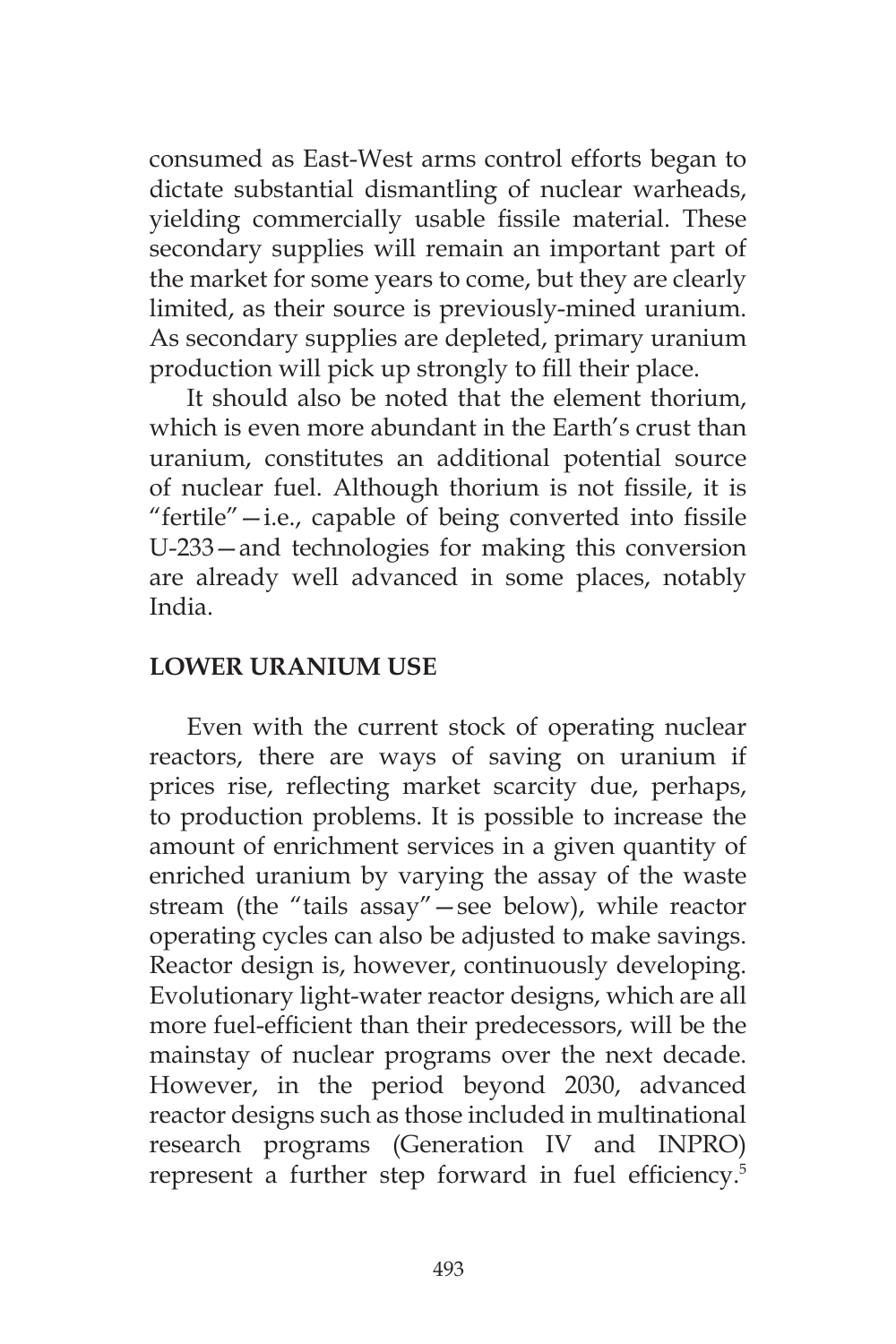Some advanced reactor designs are fast-neutron types, which can utilize the U-238 component of natural uranium (as well as the 1.2 million tons of depleted uranium now stockpiled). When such designs are run as "breeder reactors"—with the specific purpose of converting non-fissile U-238 to fissile plutonium—they offer the prospect of multiplying uranium resources 50-fold, thereby extending them into a very far distant future. Others will be "burners" configured to utilize much of the world's used nuclear fuel inventory as future reactor fuel.

It may therefore be fairly concluded that uranium supplies will be more than adequate to fuel foreseeable expansions of nuclear power, even if the number of reactors runs into the thousands compared with the hundreds today. Indeed, in addition to its other noteworthy virtues, an abundant fuel resource will remain a crucial advantage of nuclear power. Those investors currently considering nuclear power are, of course, perfectly aware of this. It is somewhat curious why many of those opposed to nuclear power focus on the imaginary weakness of limited supply, when supply is actually plentiful. But ultimately, if investors are happy to put their money into new reactors, it is their problem, not the public's, if the reactors run out of fuel.

## **Future Nuclear Generating Capacity.**

The magnitude of future nuclear fuel demand depends on two factors: first, the number and size of reactors in operation (nuclear generating capacity); and second, how they are run (key operating parameters). In reality, nuclear generating capacity is by far the most important factor, and efforts to forecast the future of nuclear power concentrate heavily on it.<sup>6</sup>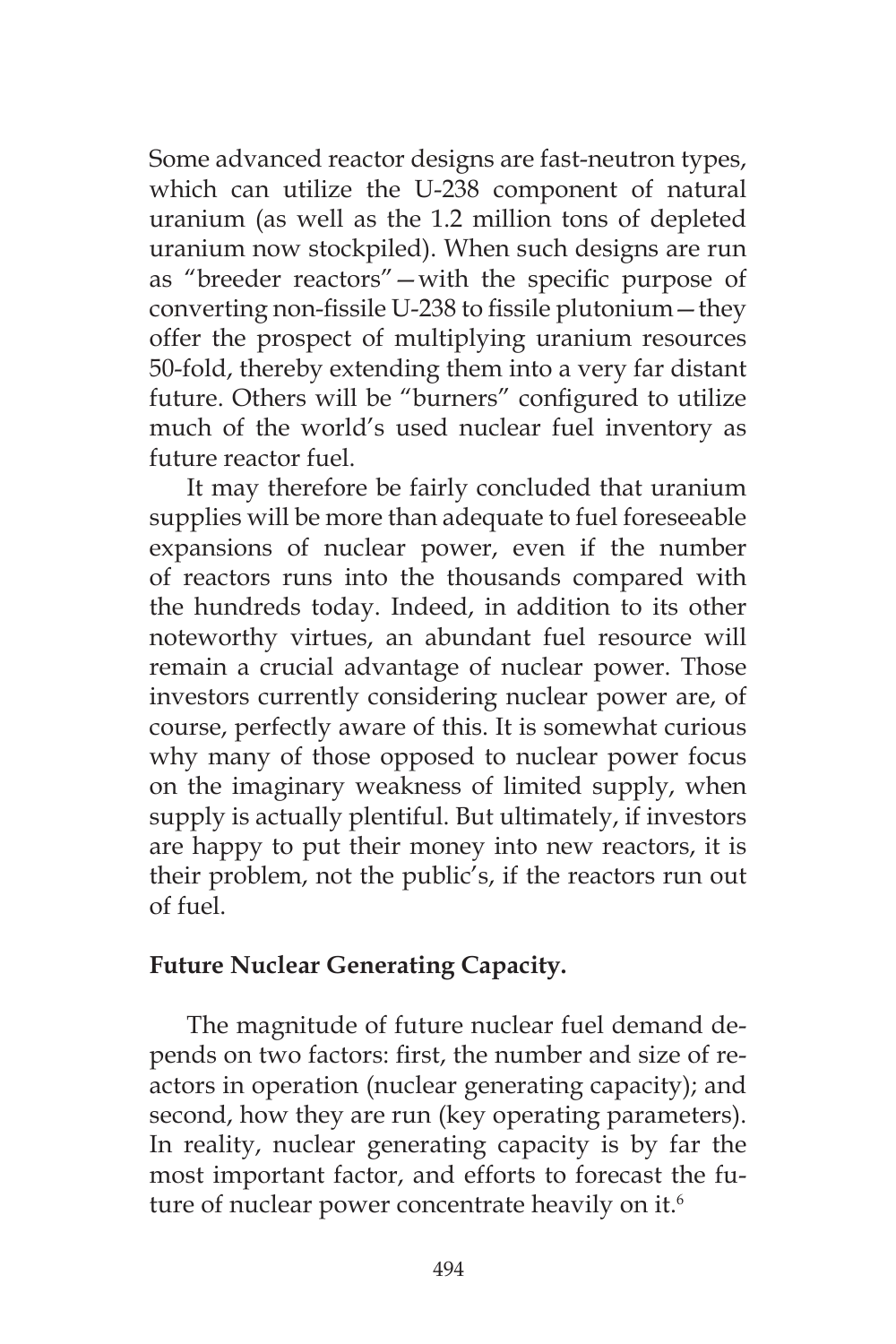The two main aspects to forecasting nuclear generating capacity are the outlook for the continued operation of existing plants and the prospects for the construction of new reactors. How long existing reactors will, in fact, remain in operation depends on a number of factors, which vary from country to country. The most important of these are the licensing procedures applying to life extensions and the economic attractiveness of continued operation. The latter will depend partly on the state of the electricity market in which the reactor is operating; that is, the price for which the plant's output can be sold, the types of electricity supply contracts permitted, the availability of capital for construction of replacement generating capacity, etc. Environmental (e.g., the avoidance of carbon dioxide emissions) and security of energy supply considerations may also influence reactor lifetimes in the future.

In principle, extending the lifetime of existing nuclear plants should normally be economically attractive. Nuclear power is characterized by high initial capital costs and low fuel costs, with operations and maintenance (O&M) costs varying according to operator efficiencies and regulatory practices. For well-managed plants with low O&M costs, the cost of producing electricity will be very competitive. The licensing obstacles to be overcome for life extension vary significantly from country to country. In the United States, reactor operating licenses are limited to 40 years of operation, but a procedure has been adopted by the Nuclear Regulatory Commission (NRC) to consider applications for life extensions. Most U.S. reactor operators have applied for and/or given notice that they will apply for life extensions for the operating licences. Some industry commentators have predicted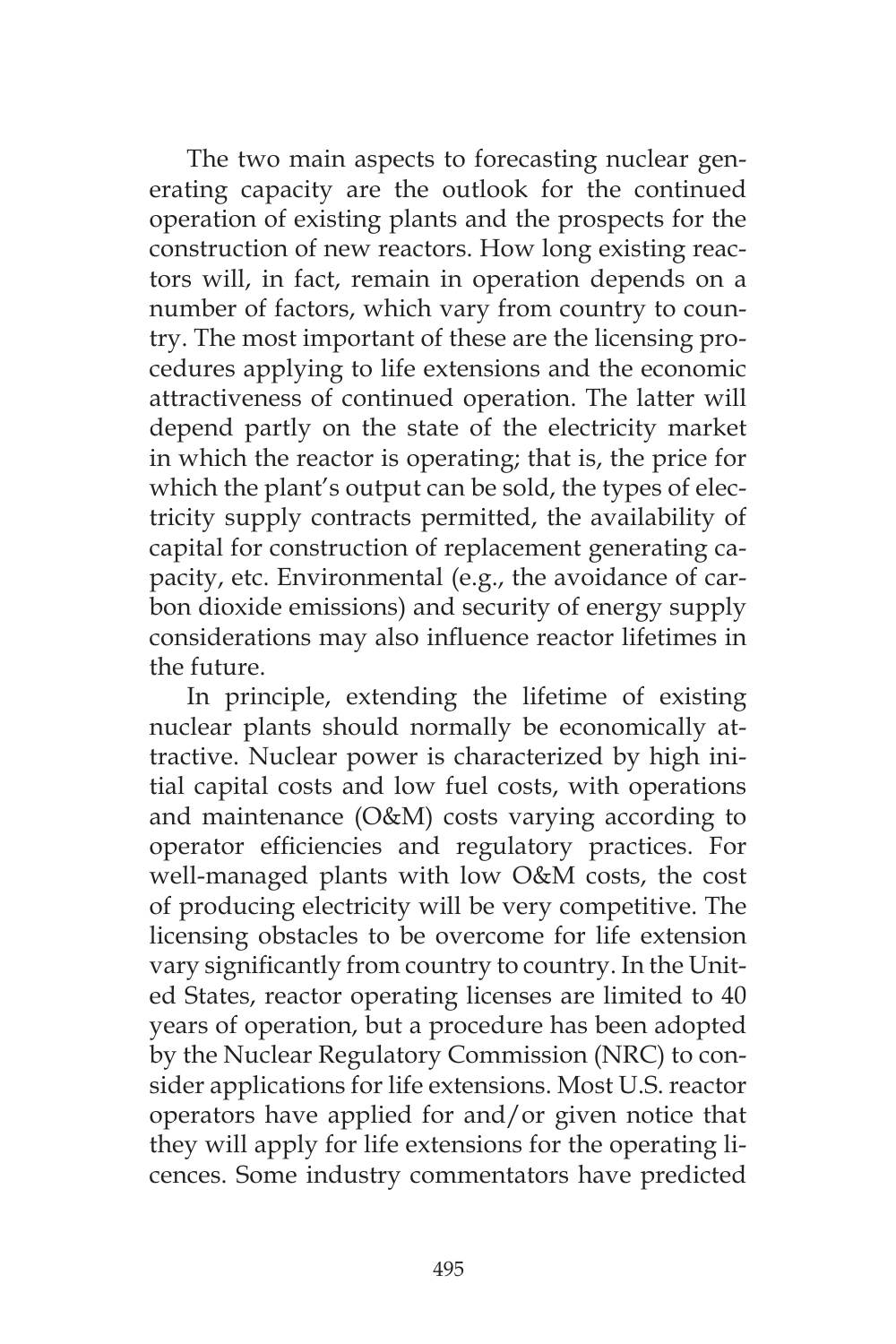that over 90 percent of the U.S. reactors could apply for and be granted life extensions to 60 years.

In some other countries, the situation regarding licenses is more flexible, with no fixed lifetime. So long as the regulatory authorities are satisfied that a reactor is safe, it can continue to operate. Of course, regulators may insist on additional checks on older plants, and may require upgrades to be carried out. But such requirements may be imposed at any time, and are not linked to a fixed nominal lifetime.

Life extensions, however, may be only one side of the coin. There is nothing which guarantees that reactors will operate even for their nominal 40-year lifetime if their operating costs are too high or if they encounter licensing or political problems. Even if operating costs are not too high, a closure decision may come because a plant requires major additional capital expenditure to keep it in operation (for example, steam generator replacement). The cost of servicing the additional capital, added to existing costs, may make the plant uneconomic.

There have already been individual instances where operable plants have been closed permanently well short of their intended lifetime, either because the utility judged that the cost of power generated was or would become too high, or because of failure to secure necessary licenses for their renewals. Politics have also unfortunately intruded here. The United States and Germany have been particularly affected by closures owing to economic factors, although no U.S. plants have closed since 1998. The Swedish government forced the premature closure of reactors in 1999 and 2005 for political reasons. Also in a political move, the German government enacted a law in April 2002 effectively limiting the operating lifetime of nuclear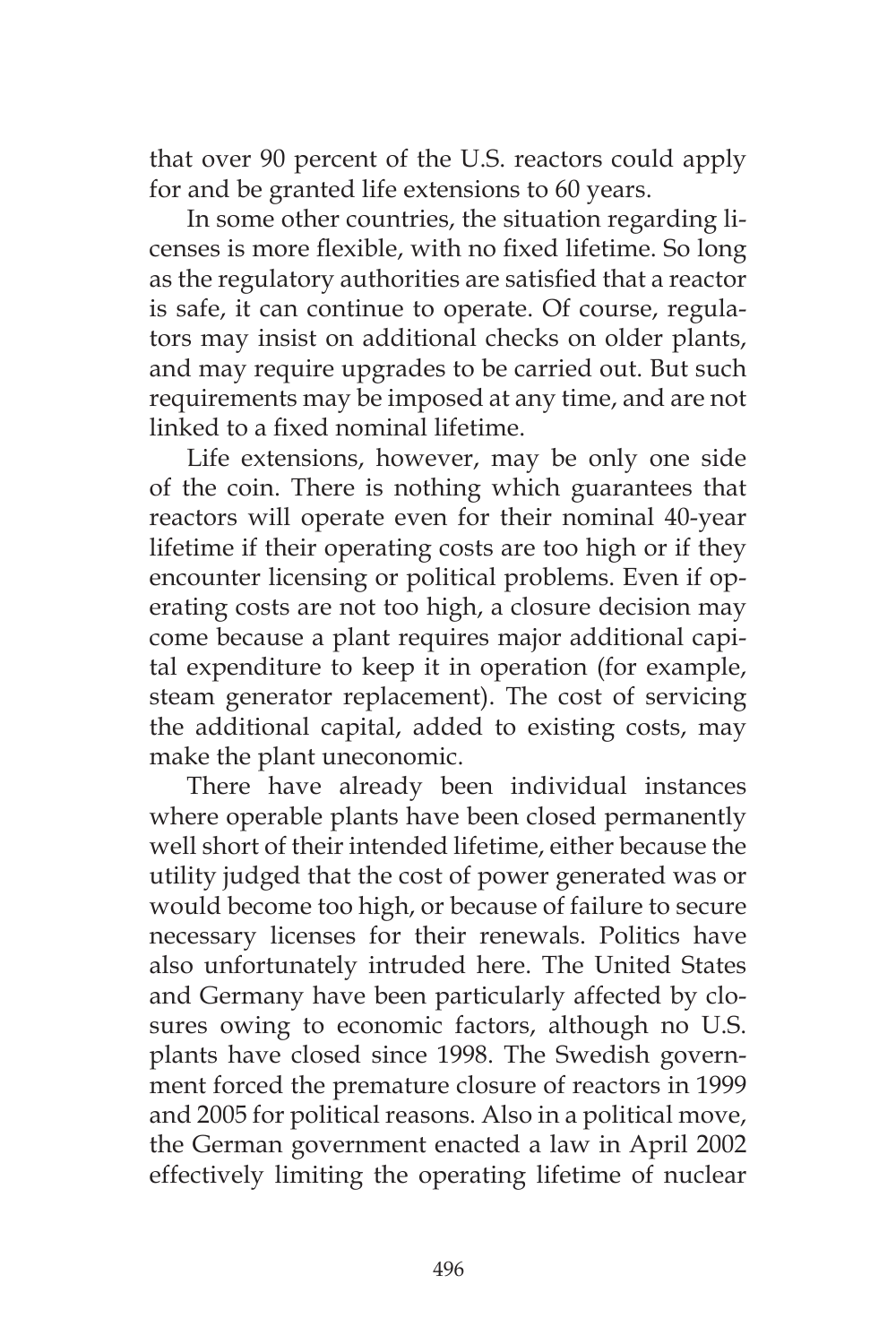power plants. The highly economic nature of nuclear generation in Germany may, however, prompt a reversal of this if political change is forthcoming. The expense and possible adverse environmental effects of providing replacement power may prove significant.

A final factor to consider when discussing existing plants is the potential available for up-rating their capacity by capital expenditure on the plant, such as modifying the steam generators and/or replacing the turbine generator set. Several countries have already benefited from this, notably Finland, Germany, Spain, Sweden, Switzerland, and the United States, and it may represent a highly economic way of generating more power in many others. For example, some U.S. reactors are now up-rating their power output by up to 20 percent as part of plans to seek extensions for total operating lives of 60 years. Power up-rates in boiling water reactors (BWRs) tend to be much larger than in pressurized water reactors (PWRs), owing to the greater ease of changing the size of the fuel array.

Estimating the likely number of new reactors is particularly challenging, given the wide range of important factors to consider. It is reasonable to divide the likely new reactors over the next 25 years or so into three groups:

1. Those currently under construction around the world, which currently amounts to about 40;

2. Those for which a significant amount of planning, financing, and approval activity has already taken place, currently about 100; and,

3. Those which have been proposed, but without any commitment of significant funds towards financing and approval, currently up to 300.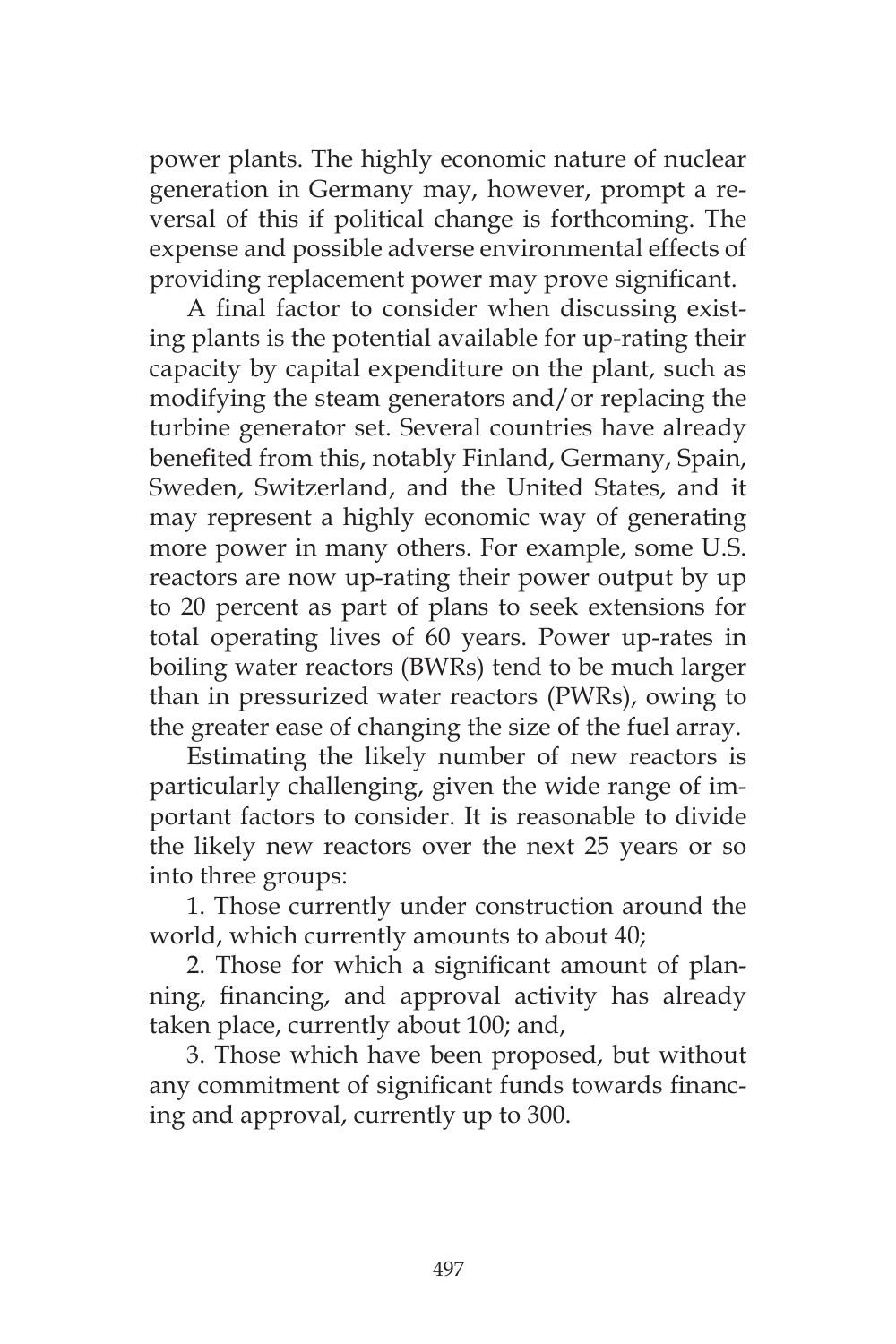The degree of uncertainty as to completion of reactors obviously increases in the third category. The usual approach to projecting numbers is to build scenarios based on different mixes. This is the approach of the World Nuclear Association (WNA), which offers three country-level scenarios to 2030:

1. A reduced-scope scenario in which many existing reactors do not operate beyond currently licensed lives and there are very few new reactors—indeed, some of those under construction today are never completed.

2. A reference scenario, where most existing reactors get some extensions to their operating licenses and there are increasing numbers of new reactors, particularly after 2020, comprising those under construction and planned, plus a few of those merely proposed.

3. An increased-scope scenario, in which many reactors run for 60 years and there are large numbers of new reactors, including all those planned and many of those currently merely proposed.

In reality, the picture for overall world nuclear generating capacity (and effectively the demand for nuclear fuel) depends on a few major countries. Despite the possibility of many new countries getting nuclear power, by 2020 there are unlikely to be more than five to add to the 30 countries which currently do. By 2030, there could conceivably be a much larger additional number,7 but nuclear generating capacity will be driven by what happens in the United States; some major European countries like the United Kingdom, Germany, and Russia; and the big developing countries, China and India.

Figure 11-4 shows the WNA world nuclear generating capacity scenarios to 2030. Up to 2020, there is not a major difference between the scenarios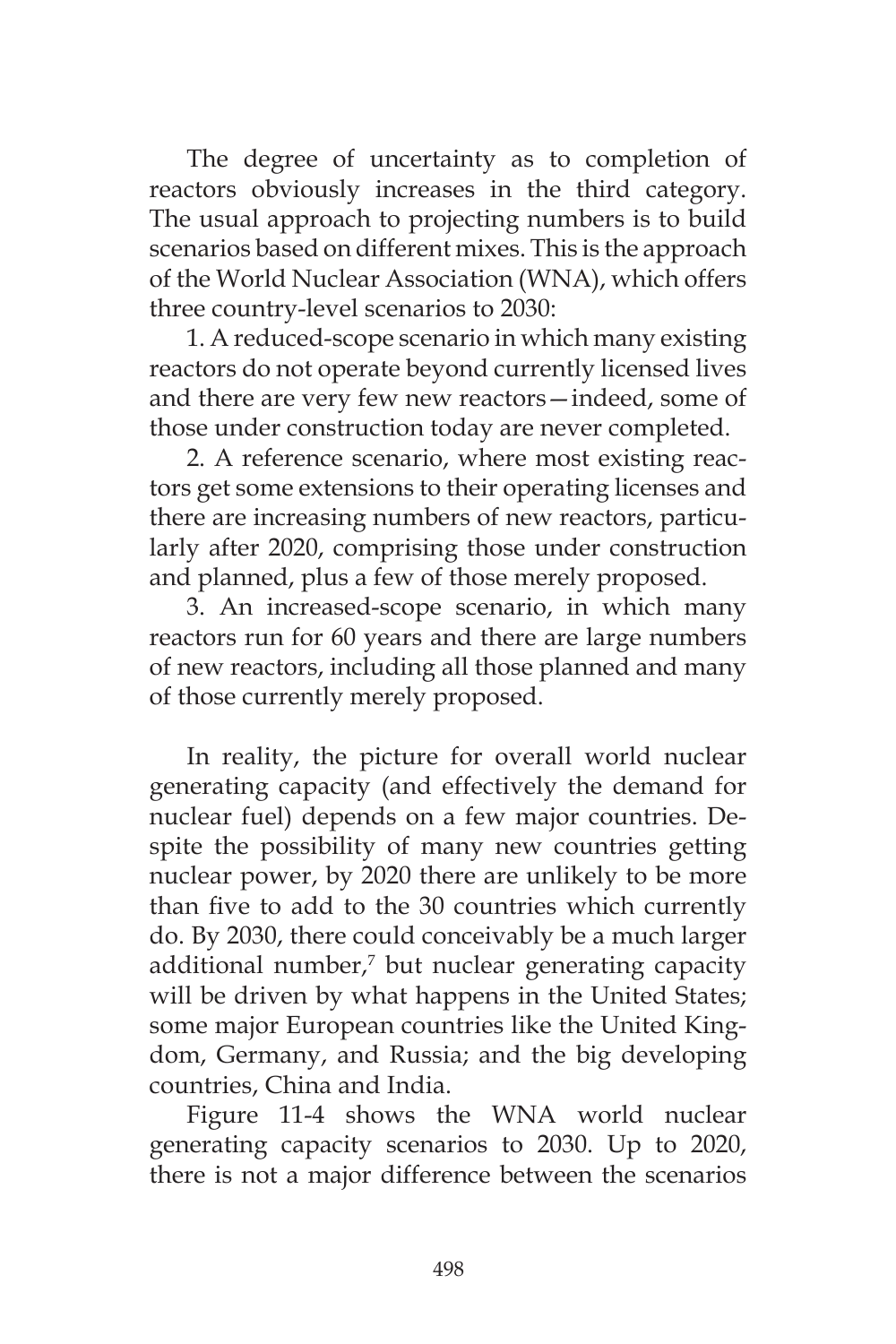as there are relatively few reactor closures in even the lower scenario. The number of new reactors which can come into operation by 2020 is somewhat limited by the time it takes to license and construct new reactors (an allowance of 4 years for each of these stages is customary, meaning 8 years in total). After then, significant numbers of reactors go out of service in the lower scenario (there were over 200 current reactors completed in the 1980s), while the reference and upper scenarios show large numbers of new reactors. By 2030, the scenarios diverge markedly, with nuclear generating capacity in the upper scenario roughly double today's level at 720 gigawatts (GWe), but less than 300 GWe in the lower case. However, because world electricity generation is also expected by the International Energy Agency (IEA) to double by 2030, even the upper scenario will not increase the share of nuclear from the current 15 percent.



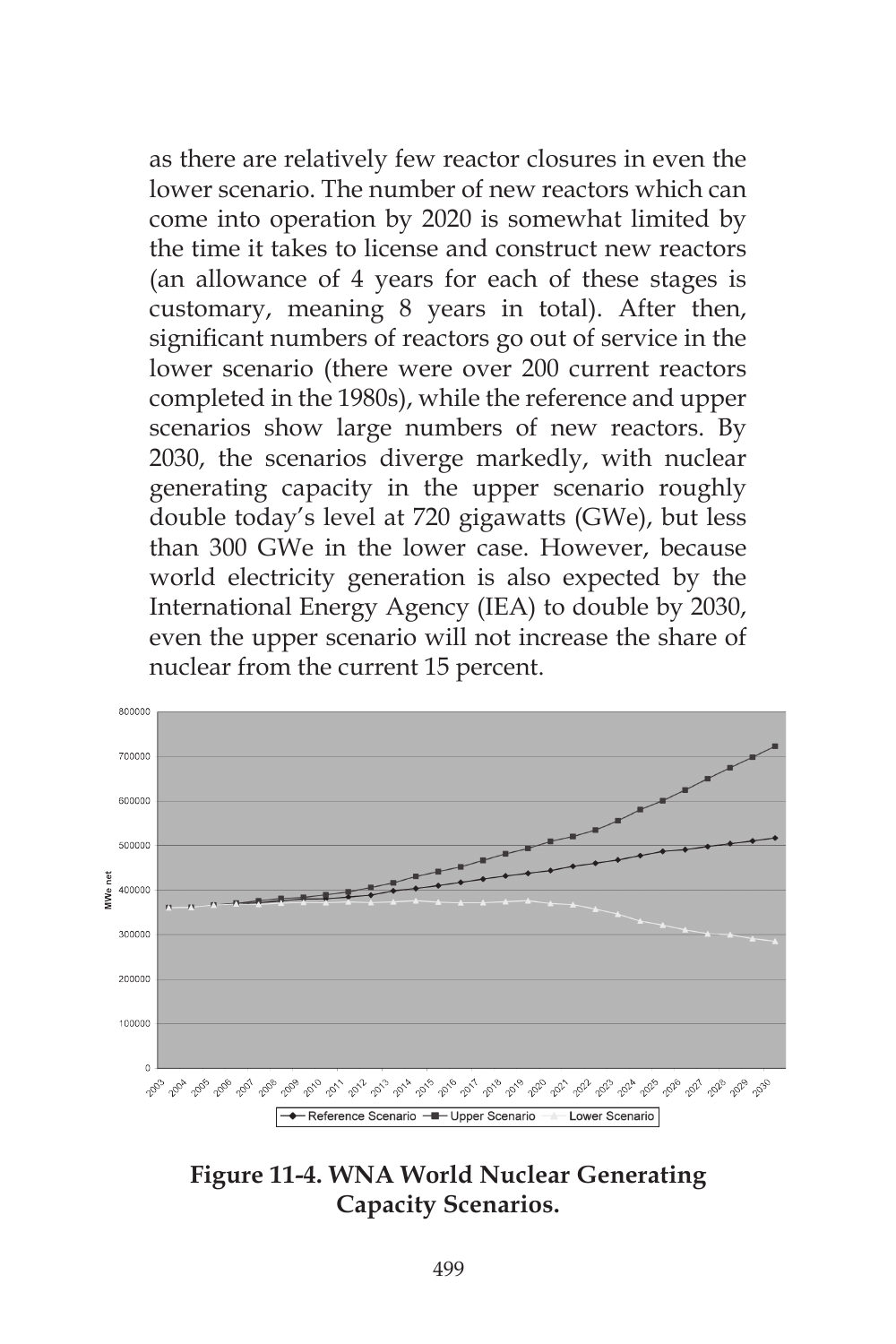#### **FUTURE NUCLEAR FUEL DEMAND**

The generating capacity scenarios can form the basis of similar ones for complete fuel demand (uranium, conversion, enrichment, and fuel fabrication). These require a computer-based model for the calculations, using the key parameters (such as the reactor load factor, the enrichment level, the fuel burn-up, and the tails assay at the enrichment plant). Perhaps the most important of these is the tails assay, that is, the measure of the amount of fissile uranium (U-235) remaining in the waste stream from the uranium enrichment process. There is a link between uranium and enrichment services, to the extent that they are at least partial substitutes. To obtain supplies of enriched uranium, required for 90 percent of all commercial nuclear reactors, fuel buyers can alter the quantities of uranium and enrichment services by varying the contractual tails assay at the enrichment plant. When uranium becomes relatively more expensive, there is an incentive to supply less of it and use more enrichment, thus "extracting" more U-235 from each pound. When uranium prices were around U.S.\$10 per pound, the optimum tails assay was about 0.35 percent, but with the quadrupling of uranium prices since 2003 and a much smaller upward movement of enrichment prices, the optimum is now around 0.25 percent. Assuming such price relativities are sustained into the long term (which is arguable), there could be a substantial (20 percent or more) increase in enrichment demand and a corresponding fall in the requirements for fresh uranium. The major limitation on this dynamic is the availability of surplus enrichment capacity—constraints on this have so far limited the possibility of buyers to take full advantage.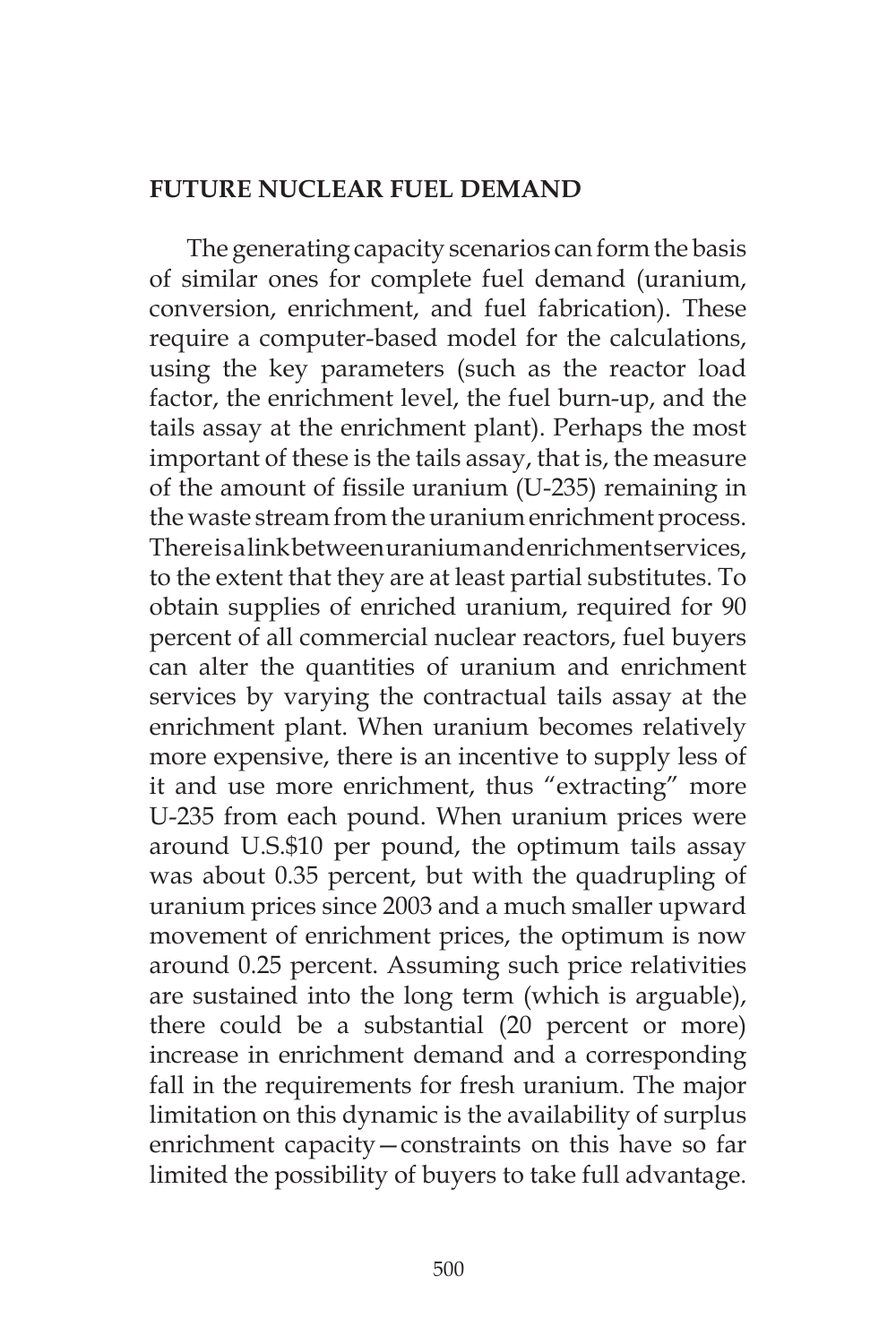Nevertheless, higher uranium prices are undoubtedly a positive inducement for future enrichment demand and will no doubt be taken into account in the coming major plant investment decisions.

Figure 11-5 shows the WNA world uranium requirements scenarios to 2030. The shape of the scenarios is, of course, very similar to those for generating capacity, with the lower scenario very robust until 2020, after which demand begins to diminish with reactor closures. This consistency of uranium demand is unusual among metal commodities, which usually suffer from significant demand cycles—with nuclear, however, once a reactor starts up, it tends to run for many years. The reference and upper scenarios both show rapidly rising uranium demand beyond 2015. The growth rates are actually slightly ahead of the growth of generating capacity because the fuel enrichment levels and the load factors of the reactors (essentially the percentage of time they are on-line) are both expected to rise from the levels of today.



**Figure 11-5. WNA Scenarios for World Uranium Requirements.**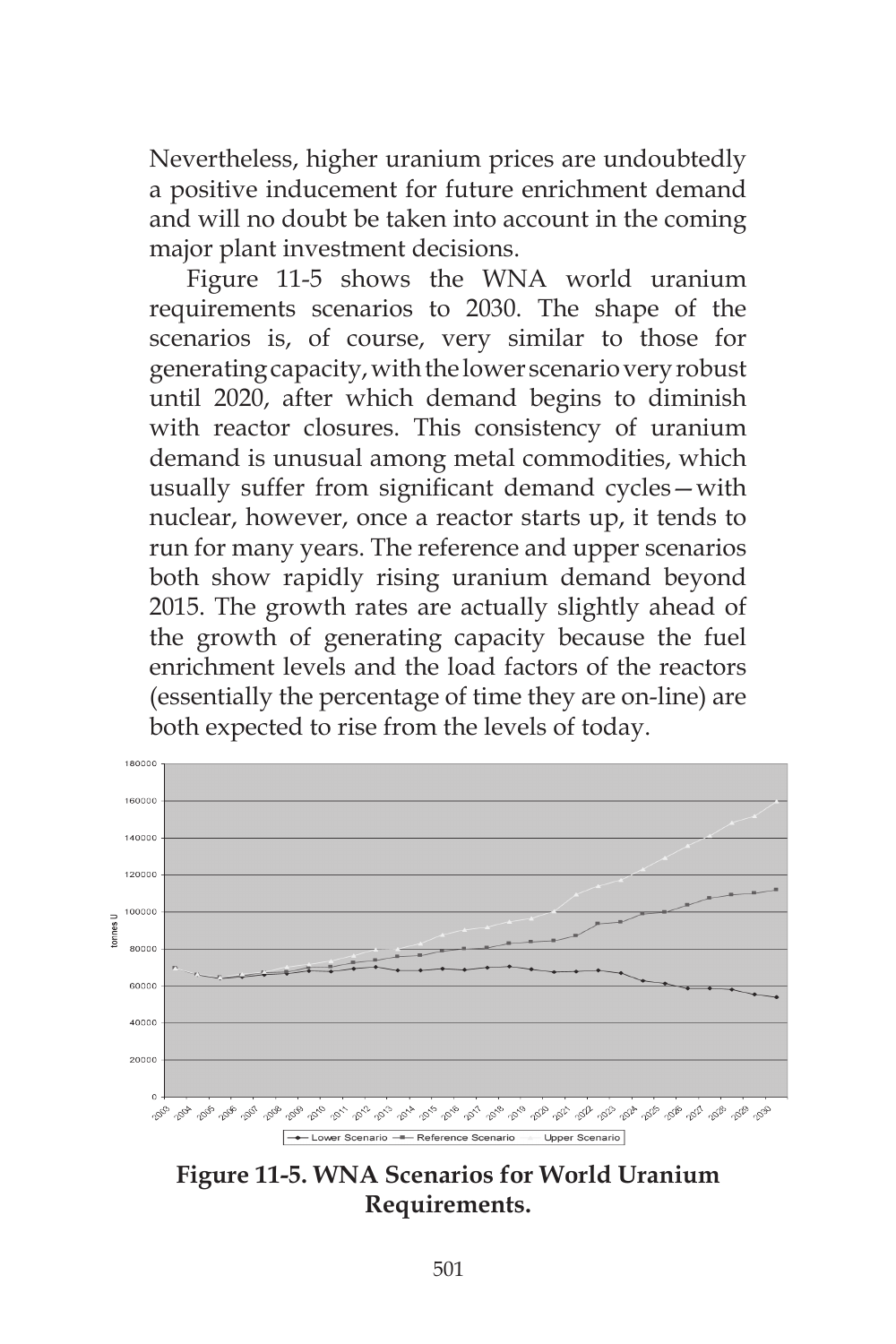## **HISTORICAL URANIUM PRODUCTION**

Figure 11-6 shows the peaks and troughs of uranium production in the western world since 1945 and also plots the level of demand to feed commercial reactors. It is clear that supply and demand are not always in sync. The difference can be explained by there being essentially "four ages of uranium":

1. A military age, from 1945 to the late 1960s. Uranium demand from this source fell sharply from 1960 onwards and, in response, production halved by the mid 1960s.

2. An age of rapidly expanding civil nuclear power, lasting from the late 1960s to the mid 1980s. Production peaked in 1980 and stayed above annual reactor requirements until 1985.



# **Figure 11-6. Western World Uranium Production and Reactor Requirements in Tons Uranium.**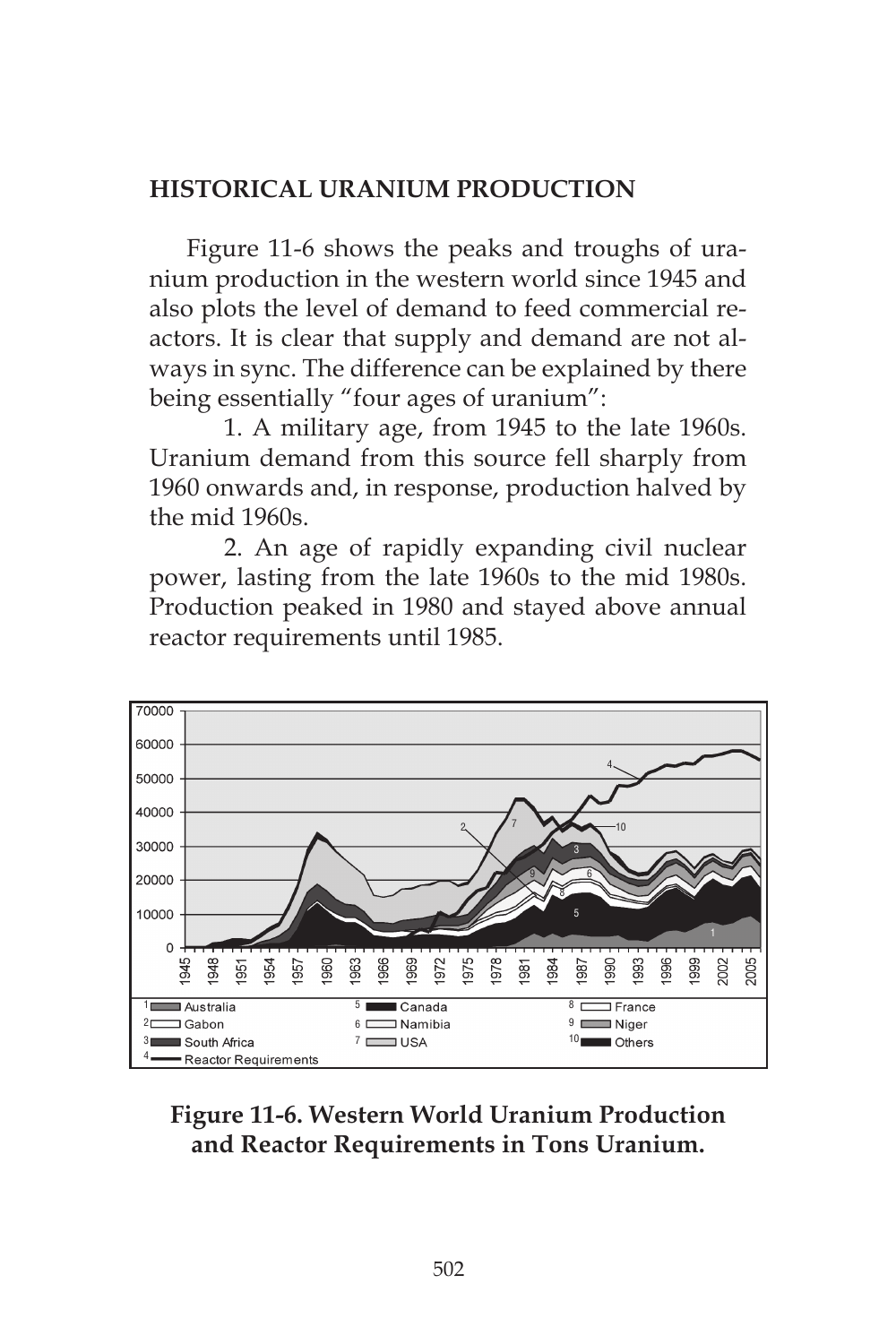3. An age dominated by an inventory overhang, extended by supply from the former Soviet Union, lasting from the mid-1980s up to 2003.

4. From 2003, a strong market reaction to the perception that additional primary production is needed to support accelerating nuclear growth and to offset declining and finite secondary supplies.

The gap between production and demand is still apparent today, but it is beginning to close as the socalled "secondary supplies begin to diminish in significance. The third age, "inventory overhang," led to a long depression in the uranium price, shown in Figure 11-7. This led to production becoming concentrated in a small number of major mines in a limited number of countries, with Canada and Australia producing around half of the world total by the early years of this century. The significant price reaction since 2003 (the fourth age) is discussed in more detail below, but has had the effect of stimulating exploration and plans for new mine development. Kazakhstan is the rising world producer and is set to overtake Canada as the leader by 2010. Production is also now rising in Africa, with increases in Namibia, Niger, and Malawi, with Malawi now expecting its first mine opening. Plotting future production against the demand scenarios for uranium has to take into account the secondary supplies of uranium as shown in Figure 11-8.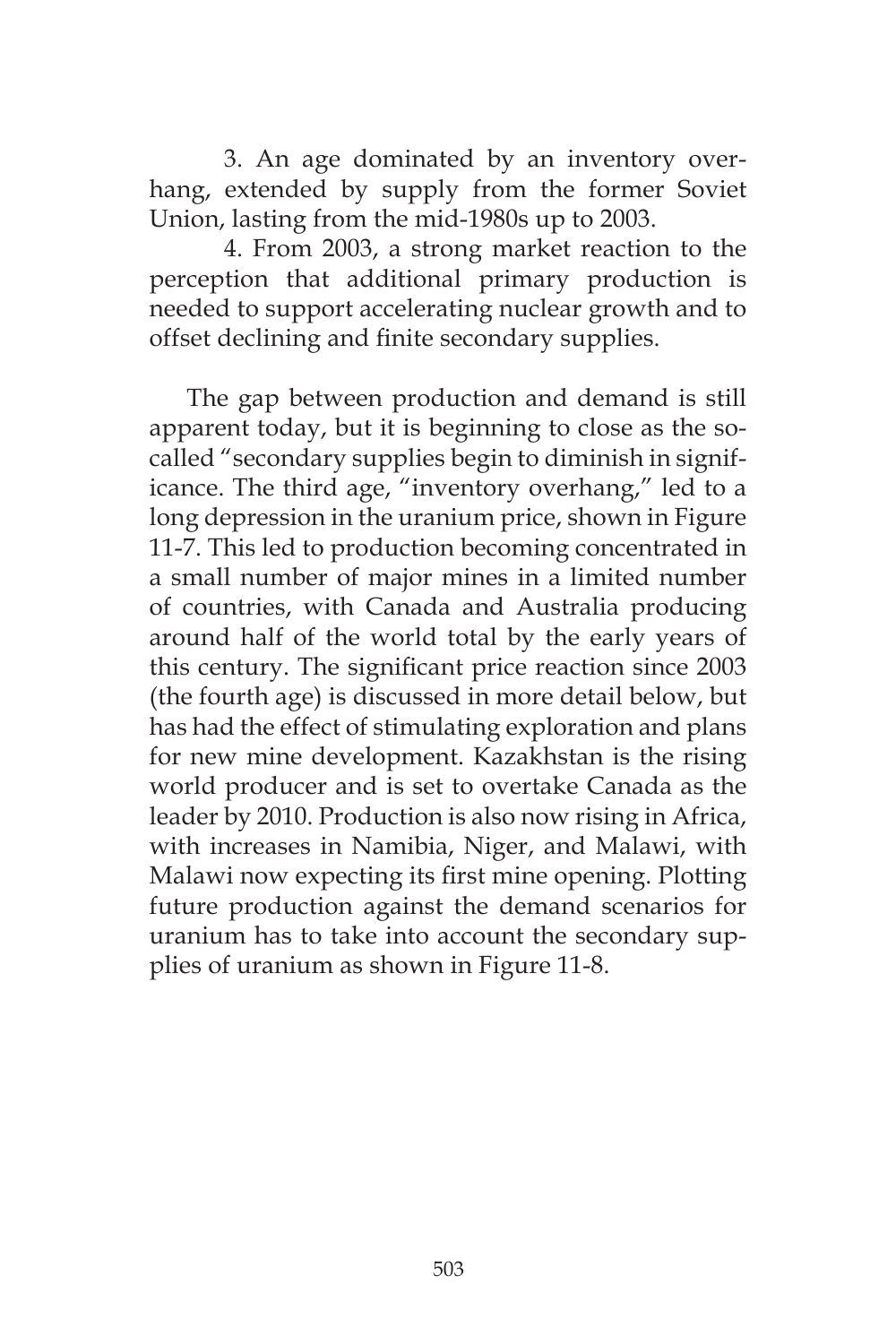



**Figure 11-7. Spot Uranium Prices.**

## **Figure 11-8. Reference Case Supply and Uranium Demand Scenarios.**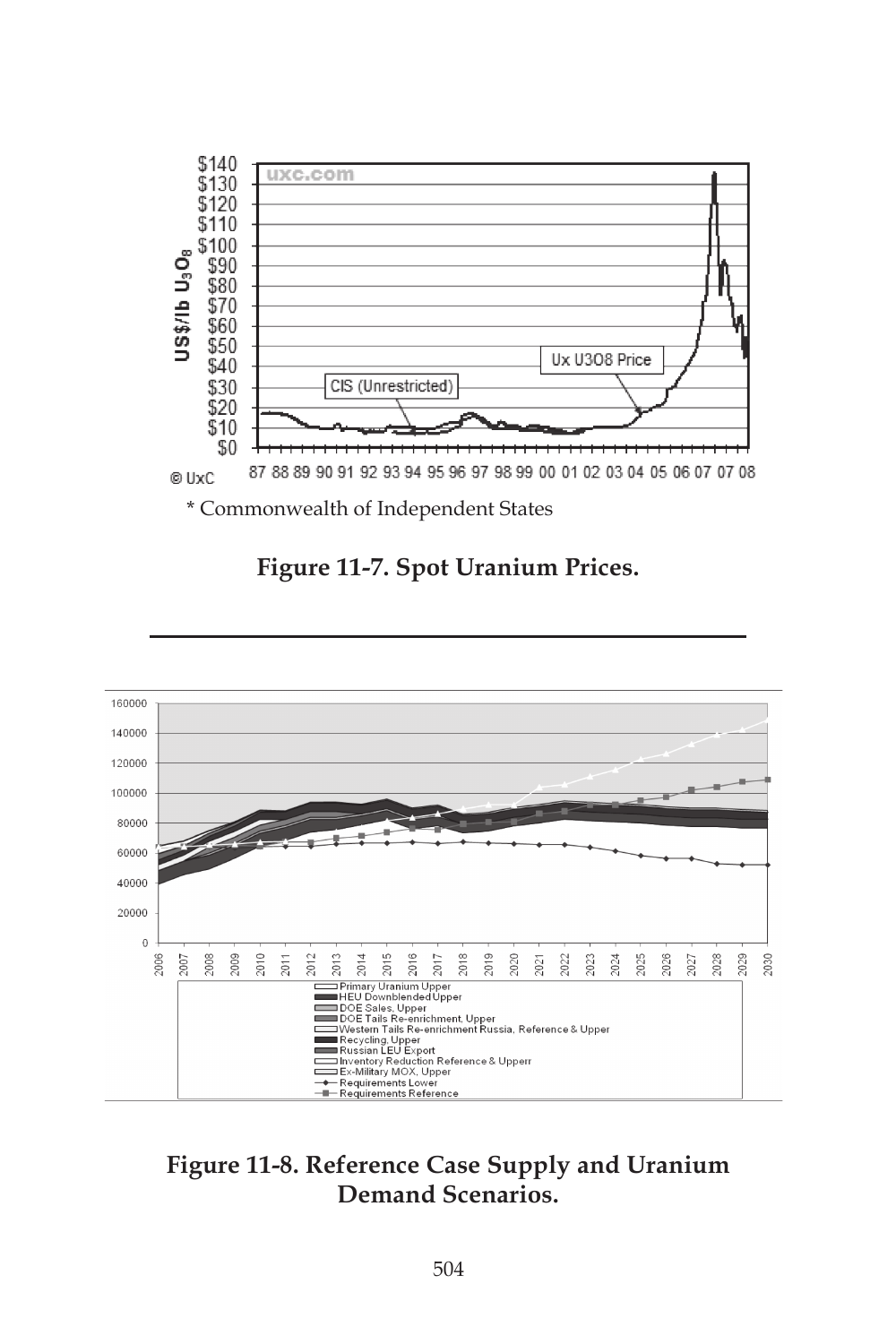Primary uranium production must now rise from around 40,000 tons worldwide to 60,000 tons to satisfy market demand. Beyond 2020, however, it is currently hard to predict where and when new mines will open, but with the reference and upper demand cases, world production will have to rise to 80,000 tons and beyond, double today's level.

It is believed that there are now over 400 junior uranium companies, the overwhelming majority still at the exploration stage. Few are yet moving towards mine development, but the front-runners, such as Paladin and Uranium One, are already producing and growing rapidly. Moreover, a high degree of consolidation is beginning to take place amongst these companies. Some are being acquired by the established producers (such as UraMin by Areva) but the better-established juniors are also acquiring each other—Uranium One's successive acquisitions of Southern Cross, UrAsia, and Energy Metals are particularly notable.<sup>8</sup>

## **MINING TECHNIQUES AND THE ENVIRONMENT9**

The decision as to which mining method to use for a particular deposit is governed by the nature of the ore body, safety, and economic considerations. Excavation may be either underground or open pit mining. In the case of underground uranium mines, special precautions, consisting primarily of increased ventilation, are required to protect against airborne radiation exposure. But in many respects uranium mining is much the same as any other mining. Projects must have environmental approvals prior to commencing, and must comply with environmental, safety, and occupational health conditions applicable.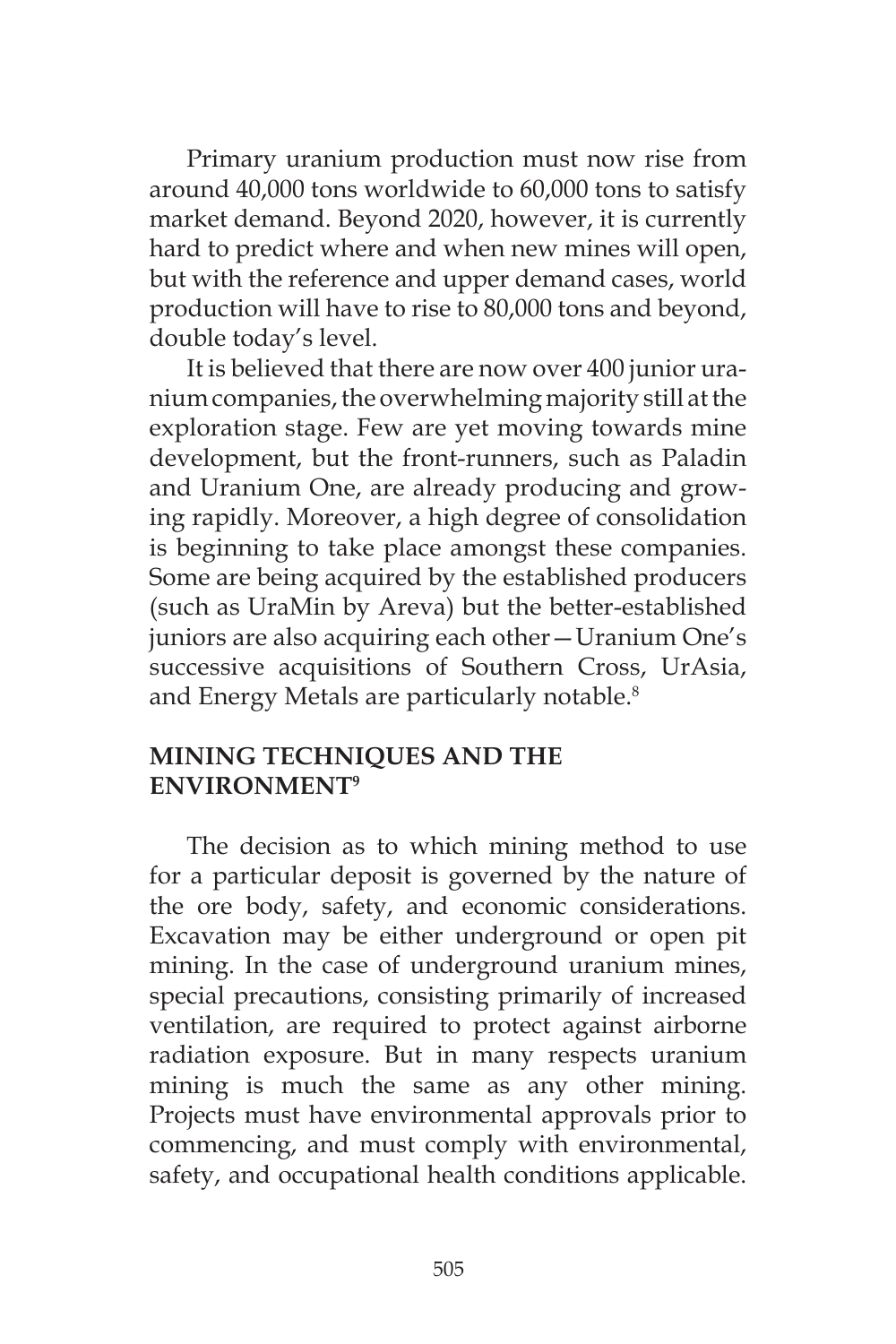Increasingly, these are governed by international standards, with external audits.

Milling, which is generally carried out close to a uranium mine, extracts the uranium from the ore. Most mining facilities include a mill, although where mines are close together, one mill may process the ore from several mines. Milling produces a uranium oxide concentrate which is shipped from the mill, usually referred to as "yellowcake," and generally contains more than 80 percent uranium. The original ore may contain as little as 0.01 percent uranium. The residue, containing most of the radioactivity and nearly all the rock material, becomes tailings, which are deposited in engineered facilities near the mine (often in minedout pits). Tailings contain long-lived radioactive materials in low concentrations and toxic materials such as heavy metals; however, the total quantity of radioactive elements is less than in the original ore, and their collective radioactivity will be much shorter-lived. These materials need to be isolated from the environment.

Conventional mining will remain important (for example, the huge Olympic Dam deposit in South Australia is currently an underground mine, but the owner, BHP Billiton, is investigating a four-fold expansion as an open pit from about 2015). But an increasing proportion of the world's uranium now comes from in situ leaching  $(ISL)$ .<sup>10</sup> This technique involves leaving the ore where it is in the ground, and using liquids which are pumped through it to recover the minerals from the ore by leaching (i.e., dissolving out soluable target constituents by percolation). If there is significant calcium in the ore body (as limestone or gypsum), alkaline (carbonate) leaching must be used, otherwise, acid (sulfate) leaching is generally better.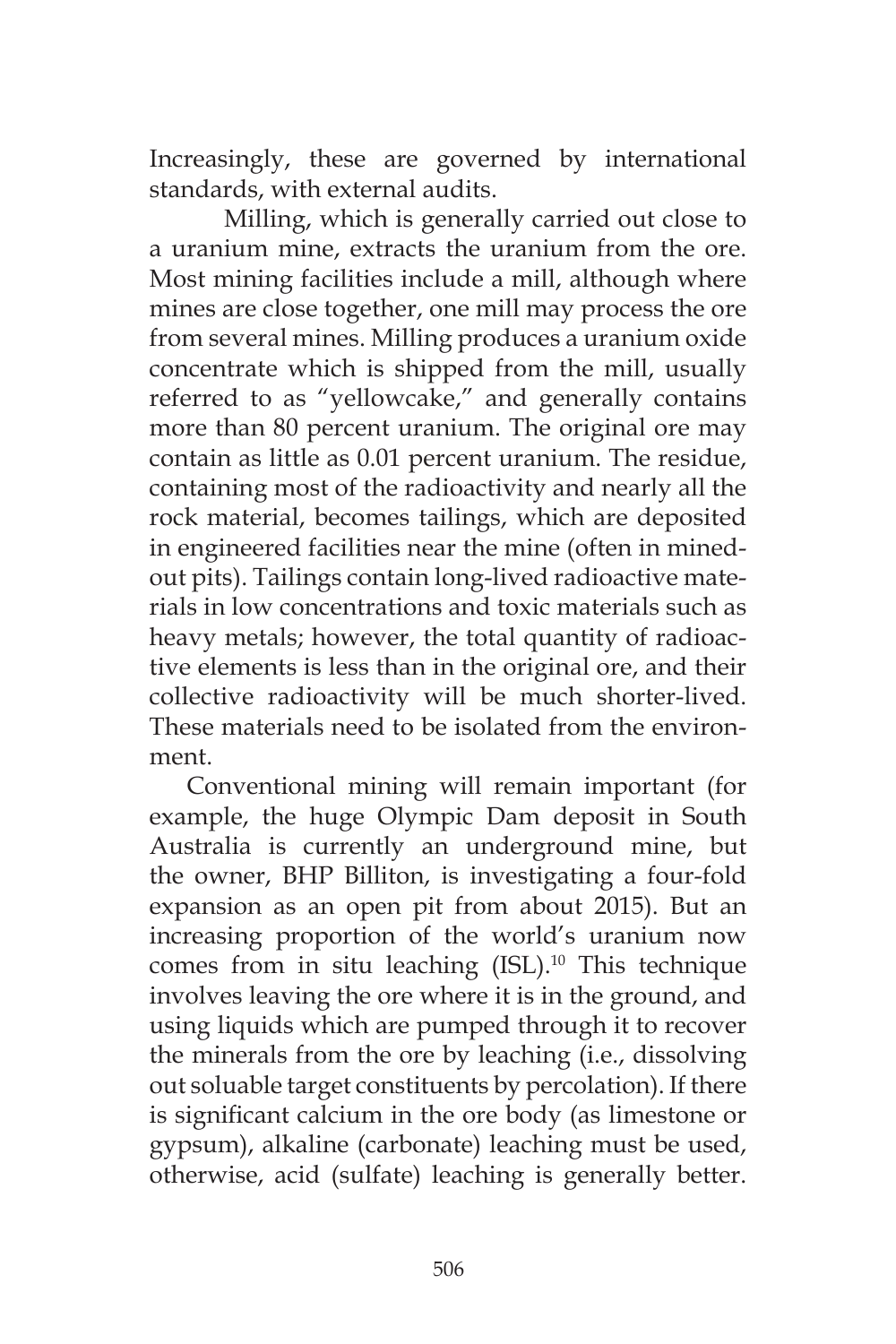There is little surface disturbance, and no tailings or waste rock are generated. However, the orebody needs to be permeable to the liquids used, and located so that they do not contaminate groundwater. About a quarter of world uranium production is now by ISL (including nearly all the rapidly-rising Kazakh output). Techniques for ISL have evolved to the point where it is a controllable, safe, and environmentally benign method of mining which can operate under strict controls.

## **SECONDARY SUPPLIES STILL IMPORTANT**

Secondary supplies may be defined as all materials other than original, out-of-earth products sourced to satisfy reactor requirements. They include inventories, the draw-down of surplus military stockpiles, and other recycled materials of various types. In the widest sense, secondary supplies may be regarded as previous uranium production, returned to the commercial nuclear fuel market. Uranium production historically has not been closely correlated with actual reactor fuel requirements, leading to cycles of substantial inventory buildup and then disposal. In particular, there was a substantial buildup of commercial inventories in the late 1970s and early 1980s, when production rose sharply at a time when many reactor projects were being cancelled. The subsequent gradual exhausting of these inventories depressed the uranium market for many years.

Much of the secondary supply reaching the market in recent years has been down-blended highly enriched uranium (HEU) from military stockpiles declared surplus by arms limitation treaties.<sup>11</sup> A deal between Russia and the United States involving Russian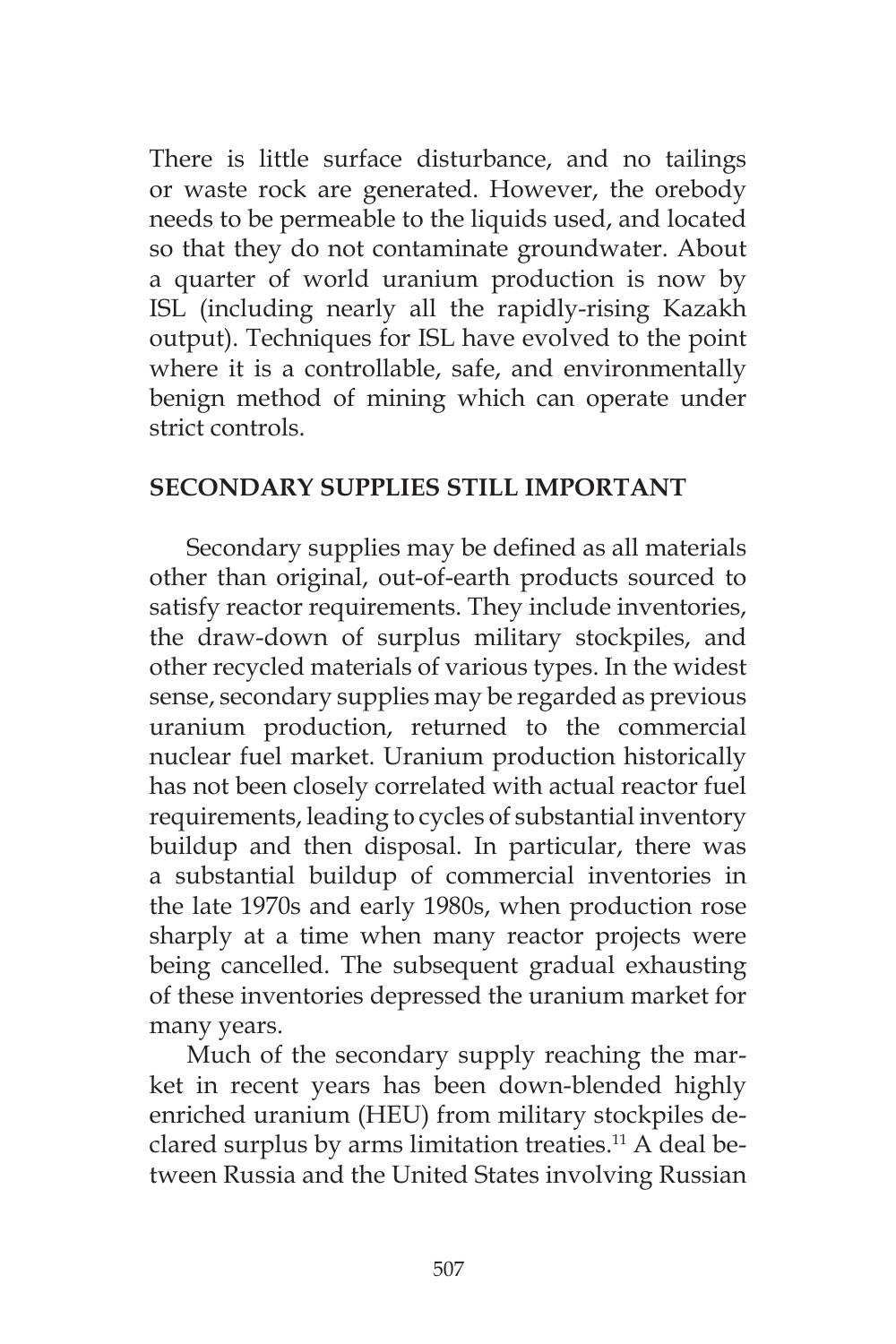stockpiles has satisfied roughly half of the U.S. nuclear fuel requirements since the deal's commencement in the mid-1990s and has also substantially contributed to important nonproliferation goals. The commercial terms, however, are now judged by the Russians to be unfavorable, as they were signed at a time when the Russians needed hard currency (whereas today they have lucrative oil and gas export earnings). They have now announced that there will be no renewal after the current deal expires in 2013. There will, however, be substantial quantities of surplus Russian HEU available for down-blending in the period beyond 2013, so it is reasonable to expect that it will be mostly employed to meet internal needs such as fueling Russianorigin reactors both at home and in export markets such as China and India. The United States also has some quantities of HEU which are surplus to military requirements, which will likely enter the commercial nuclear fuel market at some point in the future.

Finally, the reprocessing of used nuclear fuel is one fuel cycle option which can allow the recycling of plutonium and uranium to displace fresh uranium.12 Programs for the recycling of plutonium were developed in the 1970s when it appeared that uranium would be in scarce supply and would become increasingly expensive. It was originally proposed that plutonium would be recycled through fast breeder reactors, that is, reactors with a uranium "blanket" but which would produce slightly more plutonium than they consume. Thus it was envisaged that the world's "low cost" uranium resources, then estimated to be sufficient for only 50 years' consumption, could be extended for hundreds of years.

As things transpired, the pressure on uranium resources was very much less than expected, and prices remained low in the period up to 2003. This was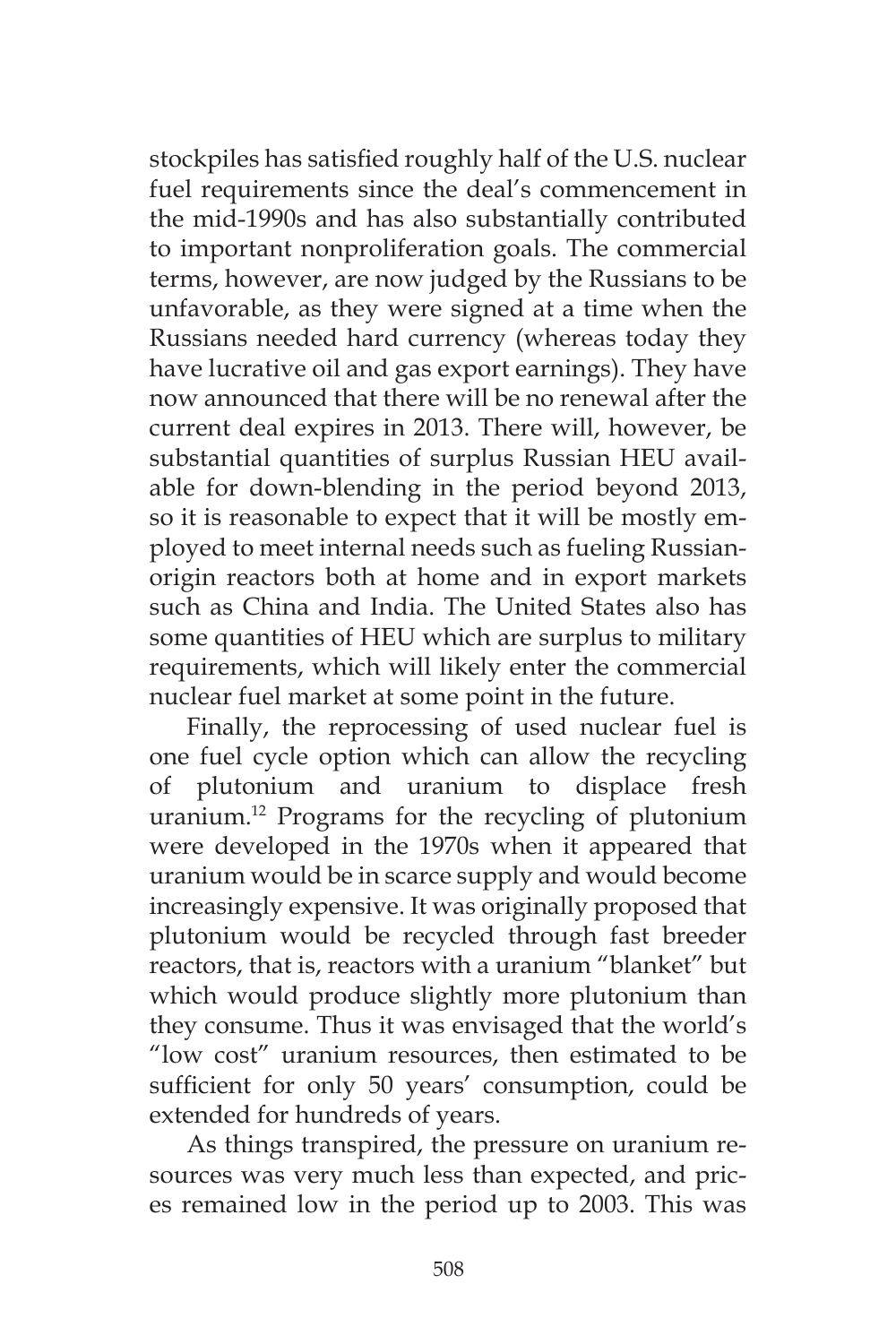caused by the discovery of several new extensive and low-cost uranium deposits, the entry onto the world market of large quantities of uranium from the dismantling of nuclear weapons, and the slower growth of nuclear power than was expected back in the 1970s. Thus there was little incentive to develop fast breeder reactors, particularly as they present major engineering challenges which could prove expensive to resolve. Nevertheless, since the late 1970s, around 30 percent of used fuel arising from commercial nuclear reactors outside the former Soviet Union and its satellite states have been covered by breeder reprocessing contracts with plants in France and the UK.

Mixed Oxide (MOX) fuel was introduced mainly to reduce the stockpiles of plutonium, which were building up as spent fuel reprocessing contracts were fulfilled. MOX was therefore an expedient solution to a perceived problem, which had been created by changed circumstances. The MOX programs have demonstrated that plutonium has some advantages as a nuclear fuel and so the stockpiles have economic value.

Currently 12 of the countries with nuclear energy programs are committed to a closed nuclear fuel cycle, but there are signs that the number may soon increase. In particular, the United States is reassessing its previous policy, set strongly against reprocessing with subsequent recycling of recovered materials. The decision to introduce MOX fuel from ex-weapons plutonium in civil reactors was an important element in this and the first assemblies are now in use in reactors operated by Duke Power.

The "once through" cycle uses only part of the potential energy in the fuel, while effectively wasting substantial amounts of usable energy that could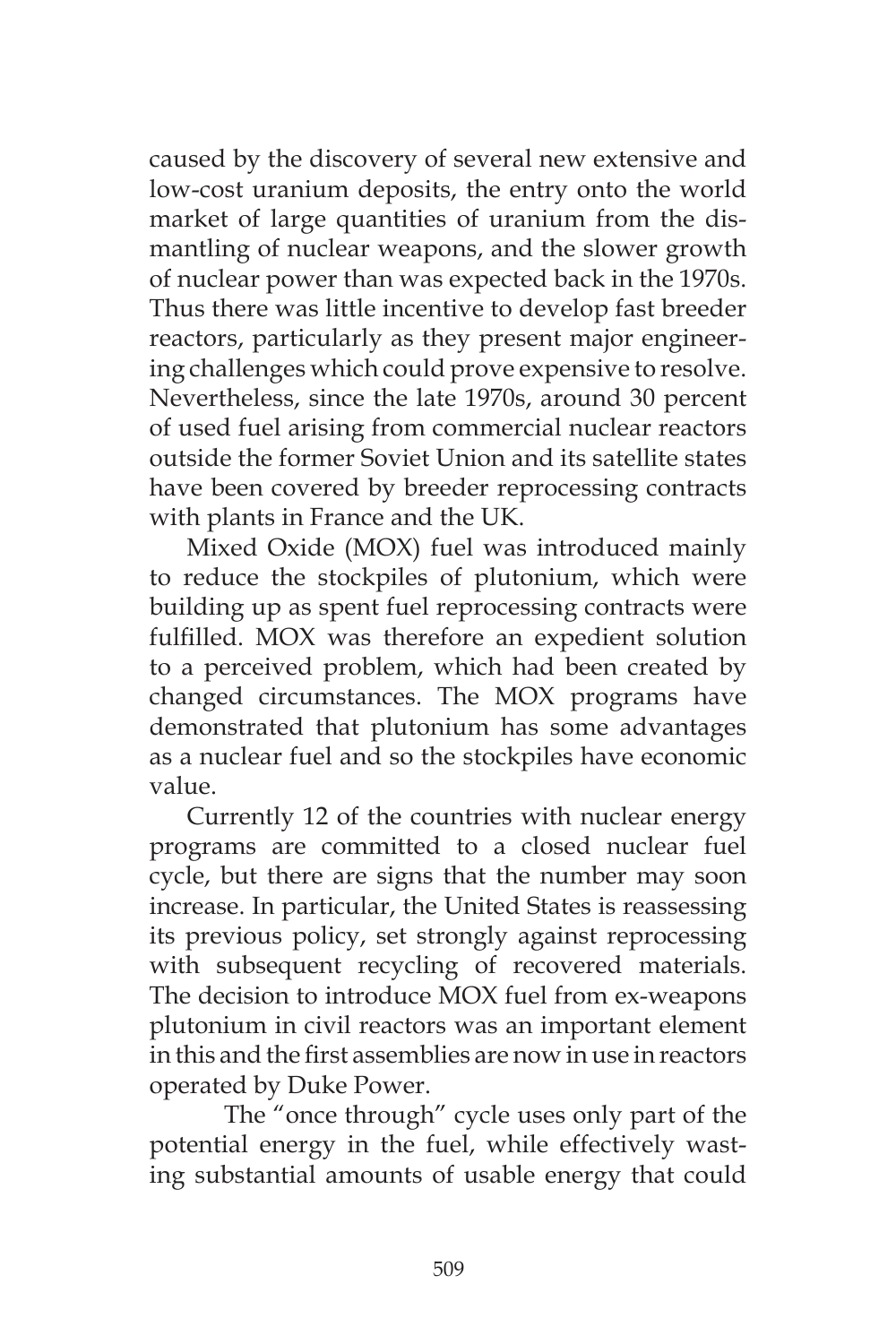be tapped through recycling. In the United States, this question is pressing since significant amounts of used nuclear fuel are stored in different locations around the country awaiting shipment to the planned geological repository at Yucca Mountain in Nevada. This project is much-delayed, and, in any case, will fill very rapidly if it is used simply for used fuel rather than the separated wastes after its reprocessing.

The strong upward movement in uranium prices suggests that utilities owning inventories of reprocessed uranium (RepU) will look once again at utilizing these. The greater expense during the conversion and enrichment stages may now be outweighed by the substantially increased prices for fresh fuel. EDF, the operator of all the French nuclear plants, is at center stage here, owning significant quantities of RepU as a strategic asset. A few years ago, these could fairly be viewed on the other side of the balance sheet, as a long-term liability, but such an assessment is now outdated. Certainly many European utilities (and maybe also some in the United States) are looking at RepU in a new light and will possibly seek to add to those plants which have already gone down this road (albeit in relatively small quantities).

#### **THE URANIUM MARKET**

Most uranium is traded on the basis of multi-annual contracts, based on perceived utility requirements. The spot market in uranium is driven by shorterterm adjustments to utility procurements and by uranium production plans rather than by annual reactor requirements, with price quotes provided by traders and brokers. Unlike the case of many other commodities, there is no terminal clearing market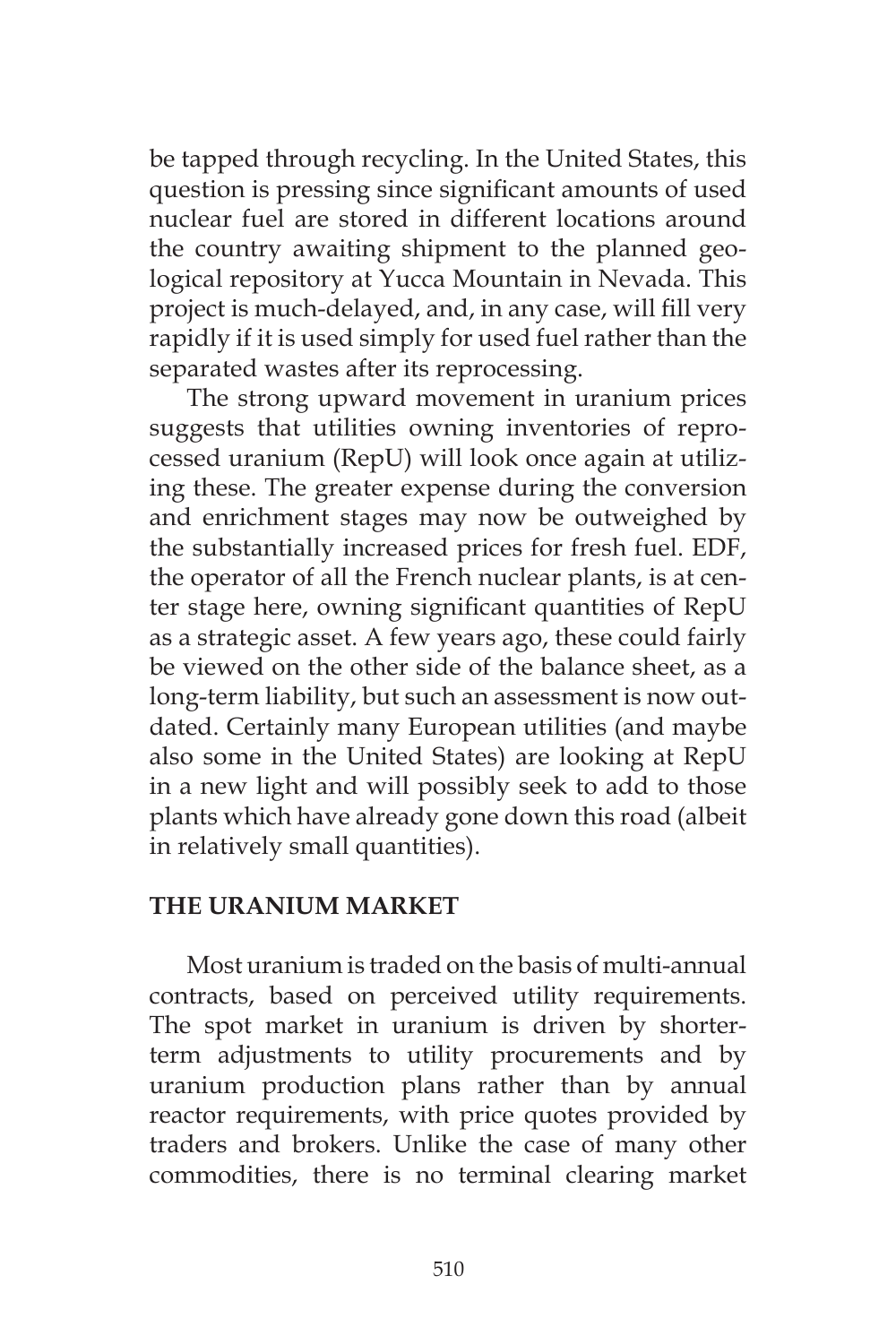place such as the London Metal Exchange (LME) or its equivalents, though a market for financially settled futures, involving very small quantities, has been established at NYMEX. In addition, mutual funds have been created to allow investors to buy directly in and own uranium inventories.

The market has now moved up from a long period of oversupply in the 20 years up to 2003, where hopes for new demand from additional reactors were frustrated and abundant secondary supplies pushed the price down to around \$10 per pound. Although there was plenty of industry speculation about this period's inevitable end (secondary supplies can clearly not last forever), there were few price signals until the market suddenly tightened during 2003, and a sharp price spike began. Financial speculators became interested in uranium (indeed, the price became an easy one-way bet for a time), while hundreds of small mining exploration companies added uranium to their portfolio and raised substantial sums on the stock markets.

The spot price peaked at \$137 per pound in the middle of 2007 but has since slipped back sharply, in a series of stages, to end 2008 at around \$50.13 While volatility is a characteristic of most commodity prices, with tendencies to both over- and under-shoot deeper market fundamentals, the extent of the price decline now raises worry that projects will not go ahead and potential supply shortages could appear in the future (together with another and possibly more dramatic price spike). Everyone knows there are plenty of proven uranium resources in the ground—the question is how to get these to market in a timely manner and at prices which balance the interests of both producers and consumers in an equitable way.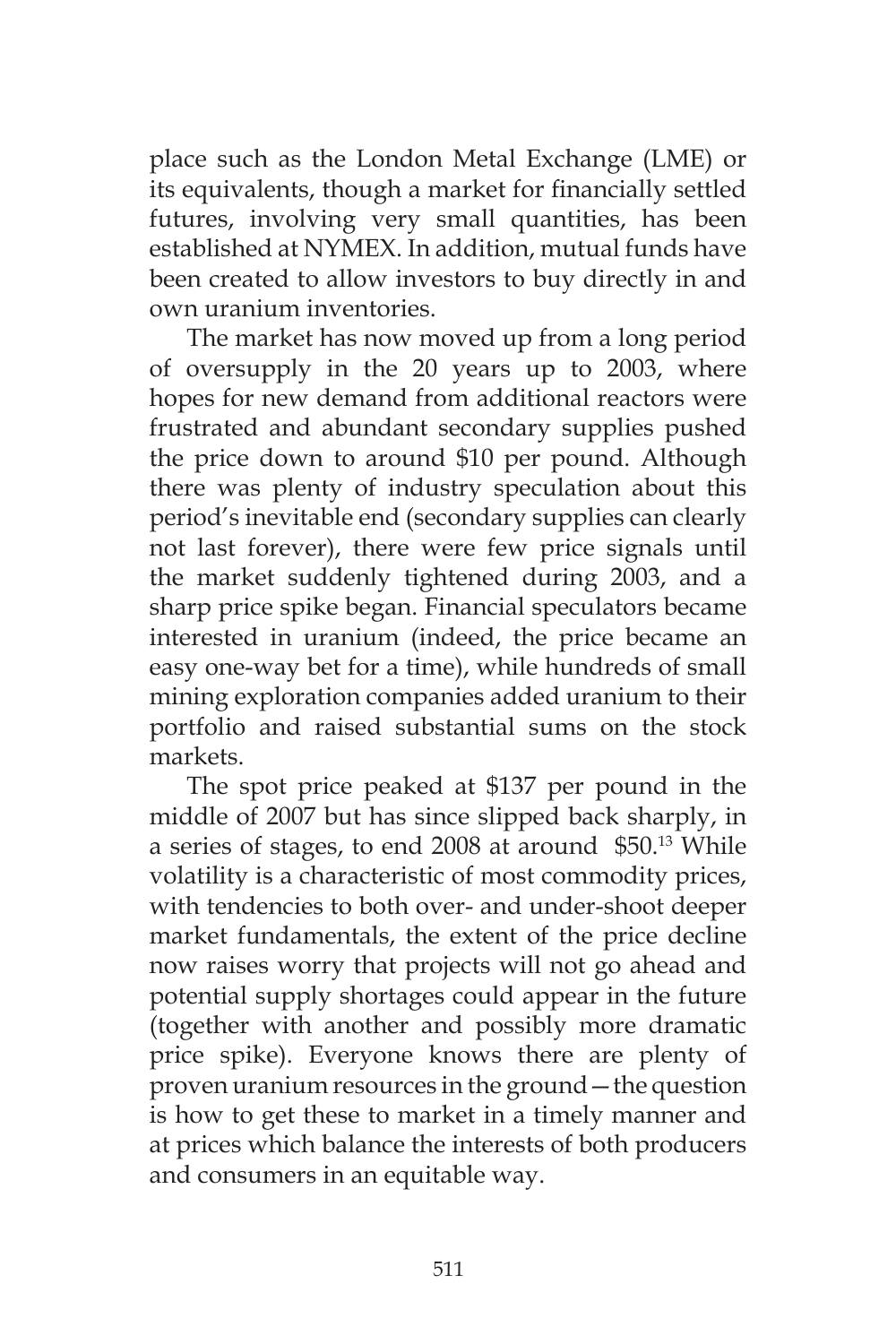This balance should really not be too difficult to achieve, as both uranium producers and reactor investors/operators have similar time horizons, with new projects going through lengthy approval stages and then taking several years in the construction stage, before running for 40 years and beyond. Reactors are generally fuelled only once per year (or longer), so that demand is discontinuous (contrast this with a coal-fired generating station). This pattern lends itself to longterm contracts, negotiated between buyer and seller, which may last for up to 20 years. These are highly confidential, and while they may reference quoted industry spot prices, they also contain escalation clauses, caps, and floors. This has been the traditional approach to selling nuclear fuel, with producers using the security of long-term contracts as collateral for raising project capital.

## **URANIUM CONVERSION**

This enrichment process requires uranium in gaseous form, which is achieved by converting it to uranium hexafluoride (UF $_{6}$ ) gas at relatively low temperatures. At a conversion facility, uranium is first refined to uranium dioxide, which can be used as the fuel for those types of reactors that do not require enriched uranium. Light water reactors (LWRs) require enriched uranium as do the UK's gas-cooled reactors. Heavy water reactors (HWRs), which are mainly of the CANDU design, require conversion from natural uranium concentrates directly to  $\mathrm{UO}_{2}$ .

Worldwide requirements for  $\mathrm{UF}_6$  conversion services, averaged over an extended period, will be equal to aggregate demand for uranium requirements after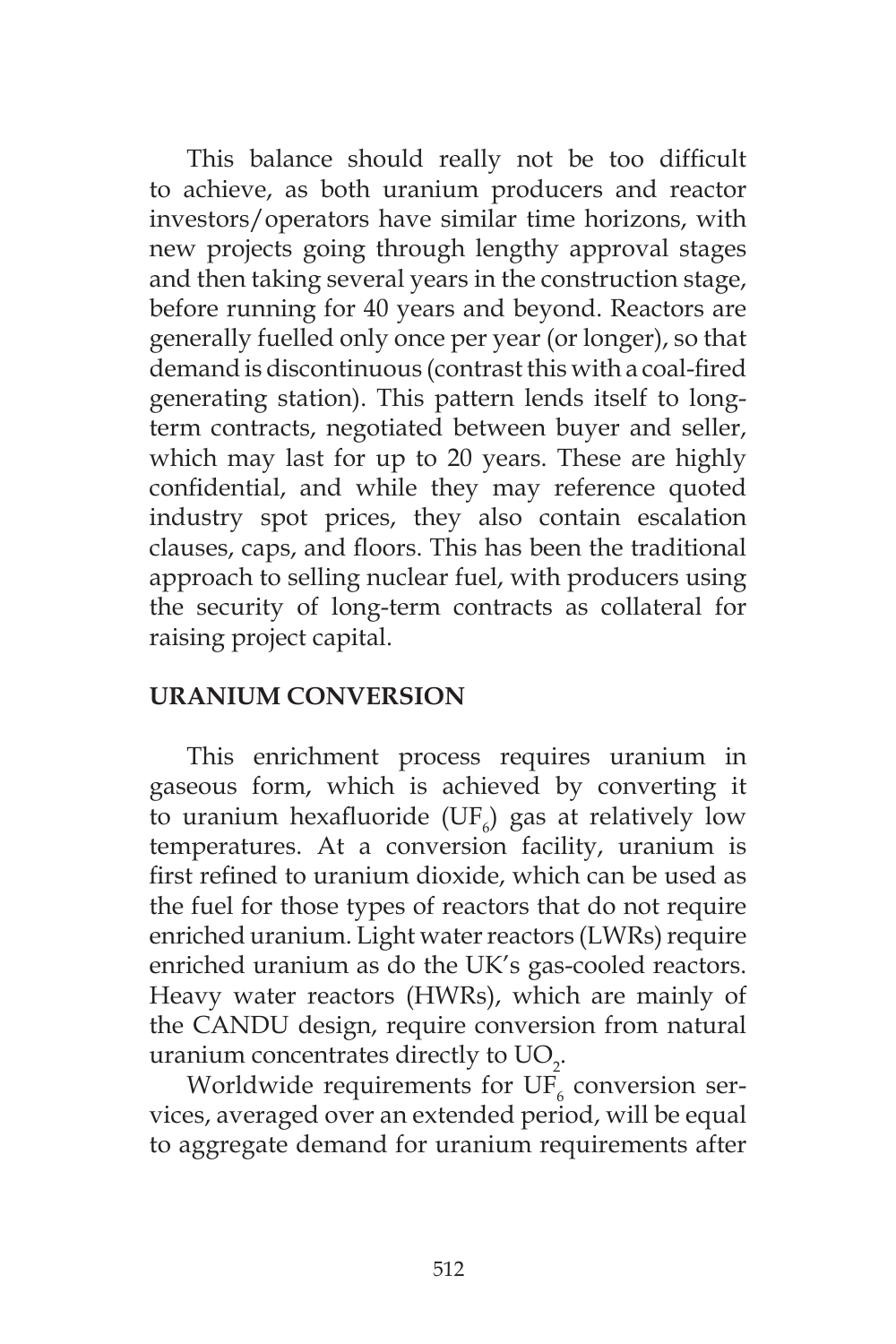allowing for the small number of reactors which do not require conversion. Countries operating CANDUs or other HWRs with requirements for  $\rm UO_{2}$  conversion are Argentina, Canada, China, India, Korea, Pakistan, and Romania. The key to future growth in demand is the magnitude of the Indian nuclear program, which so far has relied heavily on HWRs.

Worldwide, five major suppliers meet the majority of the demand for  $UF<sub>6</sub>$  conversion services, namely Cameco in Canada, Converdyn in the United States, Areva in France, Westinghouse in the United Kingdom, and Rosatom in Russia. The market is therefore quite concentrated, but there is sufficient competition to avoid monopolistic abuse. With regard to  $\mathrm{UO}_2^{}$  conversion supply, Cameco's plant in Canada is by far the largest supplier, with a licensed annual capacity of 2,800 tU. In addition, smaller plants exist to meet the local needs in India, Argentina, and Romania.

## **URANIUM ENRICHMENT**

The enrichment of uranium constitutes a necessary step in the nuclear fuel cycle to fuel more than 90 percent of operating reactors worldwide.<sup>14</sup> The process involves increasing the isotopic level of the uranium-235 contained in natural uranium (0.711 percent) relative to the level of uranium-238 (99.3 percent). The majority of nuclear power reactors use low enriched uranium with up to 5 percent U‑235. This enables greater technical efficiency in reactor design and operation, particularly in larger reactors, and allows the use of ordinary water as a moderator. The process of enriching the U-235 content to up to 5 percent is currently carried out utilizing two proven enrichment technologies, gaseous diffusion, and centrifugation. The first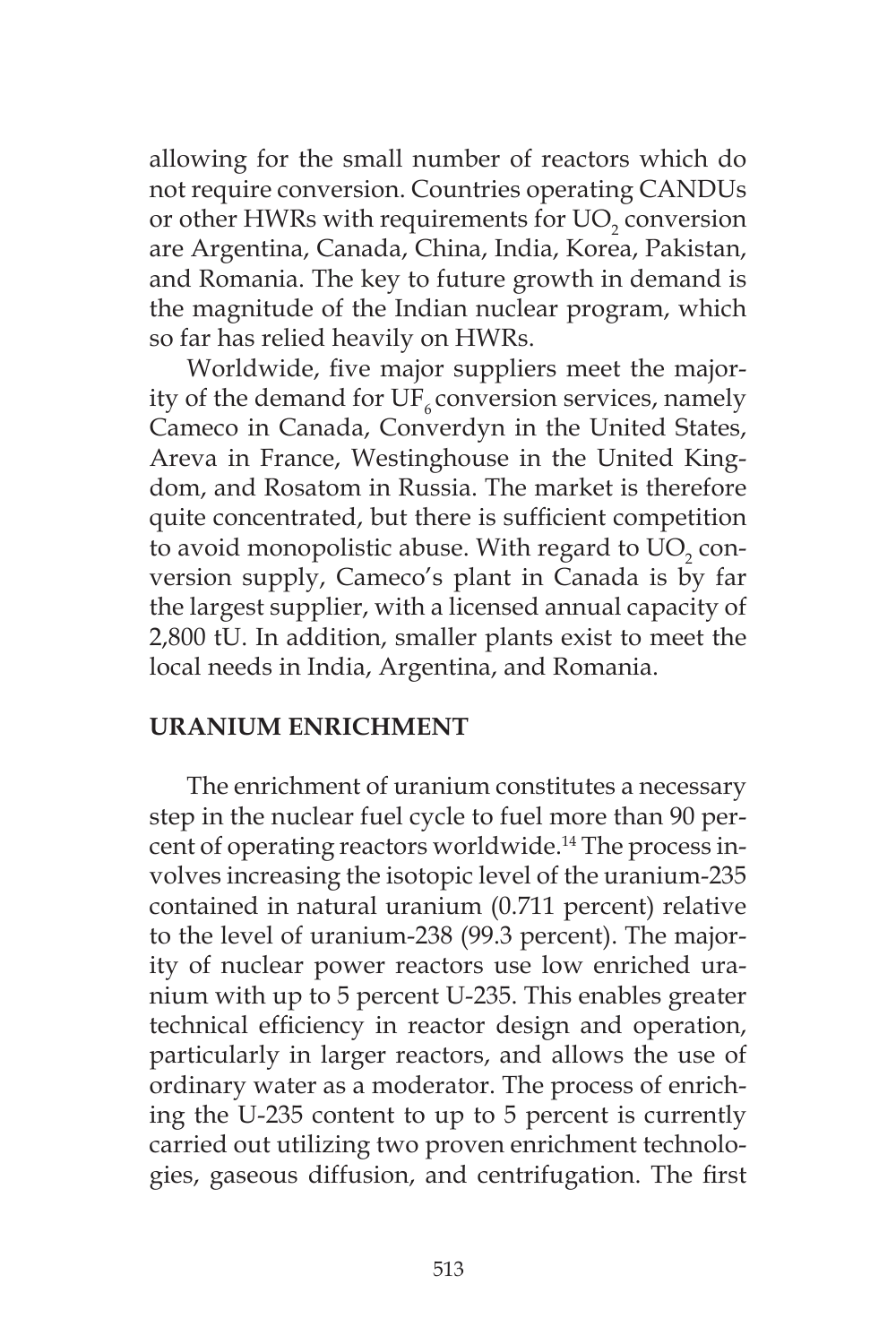of these to be developed was gaseous diffusion, in which  $\mathrm{UF}_6$  gas is pumped through a series of diffusion membranes. The lighter U‑235 passes through the porous walls of the diffusion vessels slightly faster than U‑238, resulting in a higher concentration of U‑235 in the product. Centrifugation is a more recent technique in which  $\mathrm{UF}_6$  gas is spun at high speed in a series of centrifuges. This tends to force the heavier U‑238 isotope closer to the outer wall of the centrifuges, leaving a higher concentration of U‑235 in the center.

The enrichment stage has traditionally represented the largest single front-end fuel cycle expense for utilities, but with the uranium price increases since 2003, the relative uranium cost has risen. The process is measured in terms of the separative work completed, defined as the amount of enrichment effort expended upon a quantity of uranium in order to increase the contained assay of U‑235 by a given amount relative to that of U-238. This is measured in separative work units (SWU).

On the enrichment supply side, the most obvious feature is the gradual replacement of the old gas diffusion facilities of the U.S. Enrichment Corporation (USEC) in the United States and Areva in France with more modern and economical centrifuge plants. Even with favorable supply contracts, the huge amount of power required by the diffusion process renders it uneconomic against the centrifuges, as currently used by Urenco in Europe and by the Russian plants. Areva will gradually replace diffusion equipment with centrifuges derived from a technology-sharing agreement with Urenco, while USEC has decided to develop its American centrifuge technology, based on U.S. Department of Energy (DoE) programs in the 1970s and 1980s. Urenco and Areva are also building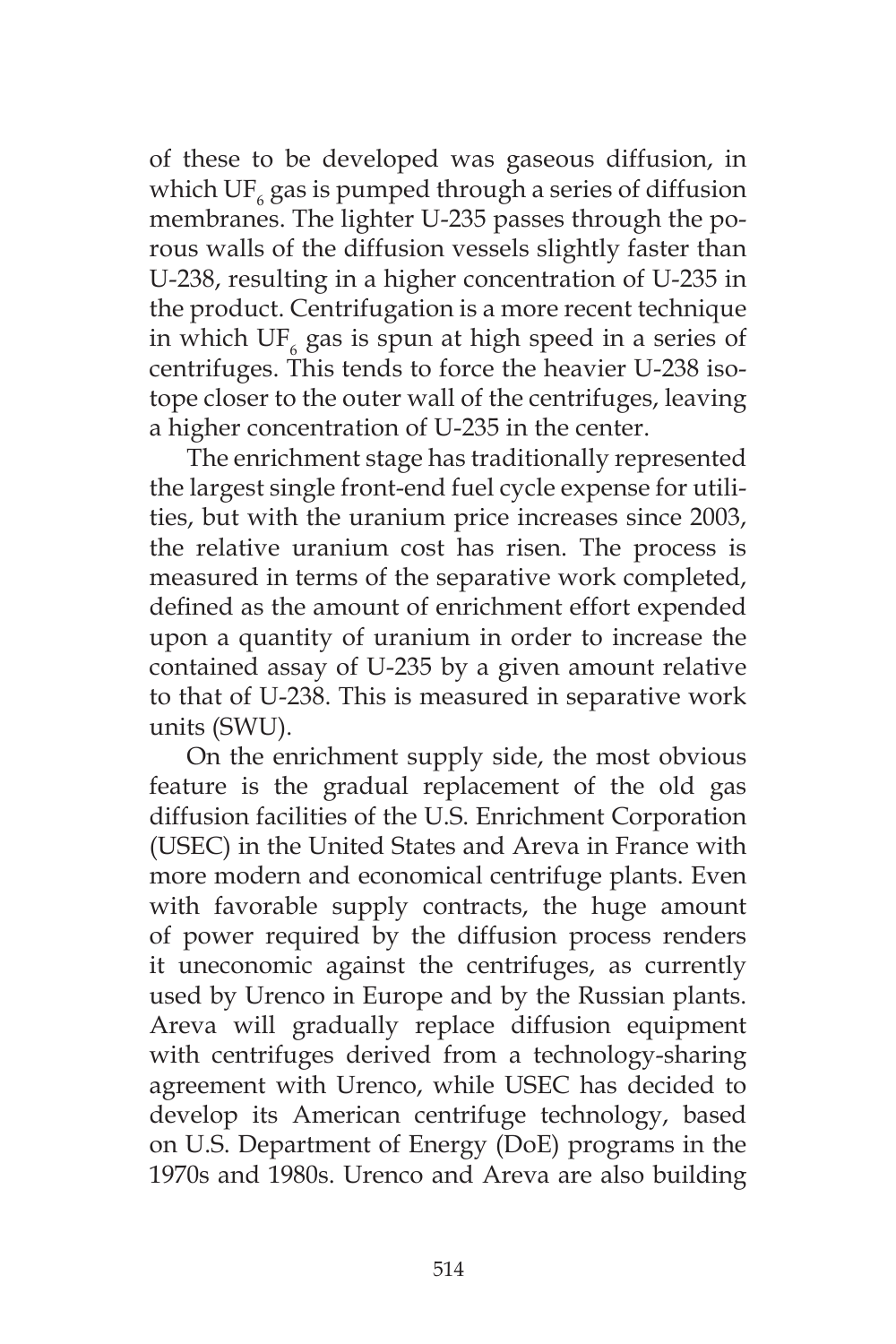U.S. plants in New Mexico and Idaho, respectively. Assuming USEC can overcome the financing and technical issues surrounding its plans, the last gas diffusion capacity should disappear around 2015 and the whole of the enrichment market should then be covered by centrifuges. The only likely alternative is the Australian SILEX laser enrichment technology, which has the support of GE-Hitachi for its possible commercial development. This latter may yet turn out to be the technology of the future, as was thought 10 years ago when USEC and others were investing significant amounts in laser technology, but its widespread commercialization (if it turns out to be technically and economically viable) may have to await the next generation of heavy investment in capacity, in the period after 2015. For the near future at least, centrifuges will be the technology of choice. The Russian centrifuge capacity is not known with any degree of accuracy, but is believed to be in the range of 25 million SWUs per year. This is believed to be rising slowly, as old centrifuges are replaced by new.

The enrichment stage in the fuel cycle creates much interest because of the possible weapons proliferation issues—the enrichment plants could be used to enrich uranium up to the levels required for a nuclear bomb, over 90 percent U-235. This topic will be considered below, but the large quantity (about 1.3 million tons worldwide) of depleted uranium (DU) from enrichment plants is also a live issue. Every ton of natural uranium produced and enriched for use in a nuclear reactor provides about 130 kilograms (kg) of enriched fuel (3.5 percent or more U-235). The balance is DU (U-238, with 0.25-0.30 percent U-235). It is stored either as UF<sub>6</sub> or converted back to  $U_3O_{8}$ , which is less toxic and more benign chemically, and thus more suited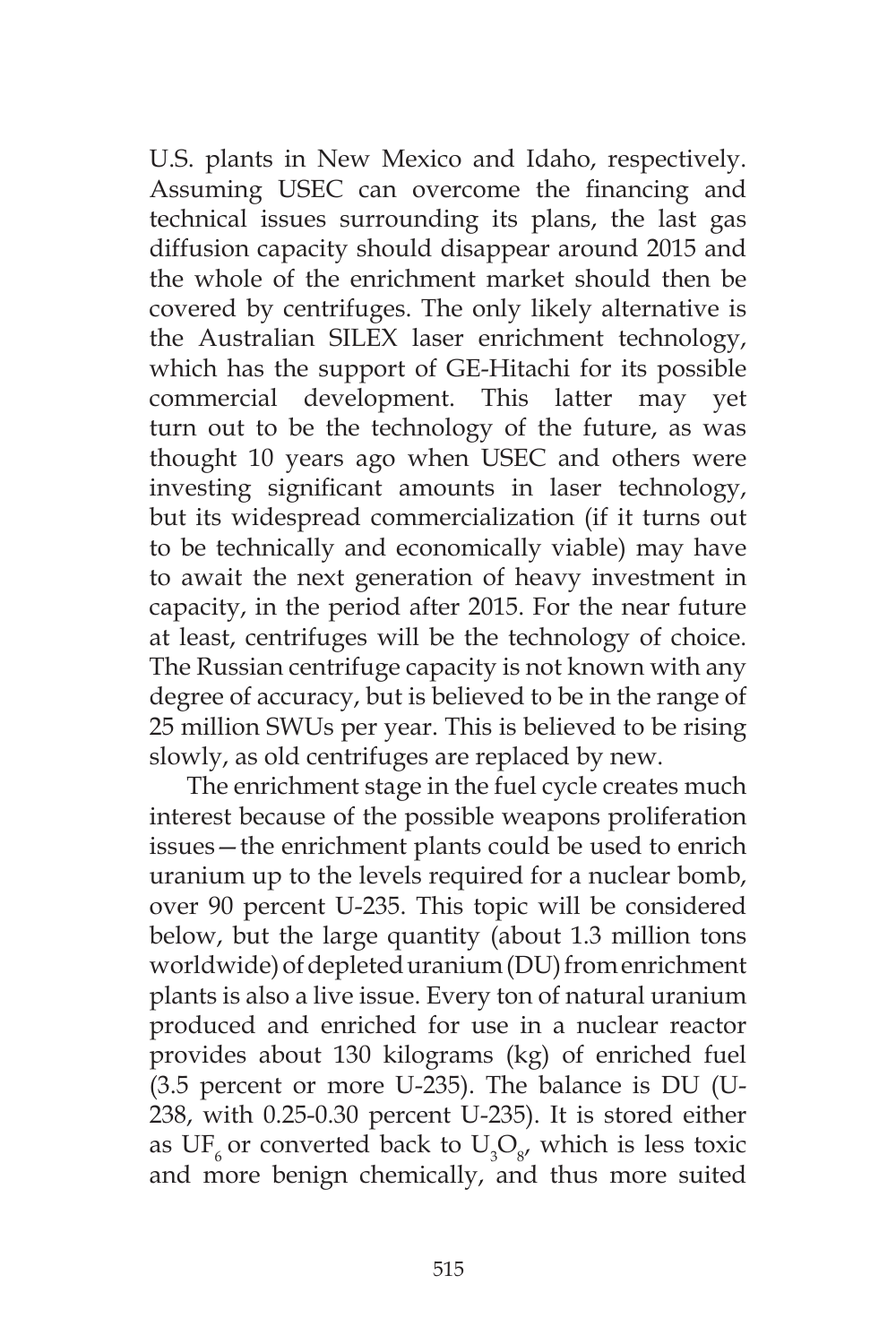for long-term storage. Every year over 50,000 tons of depleted uranium join already substantial stockpiles in the United States, Europe, and Russia.

Some DU is drawn from these stockpiles to dilute high-enriched (>90 percent) uranium released from weapons programs, particularly in Russia, and destined for use in civil reactors. Other uses are more mundane, and depend on the metal's very high density (1.7 times that of lead). Hence, where maximum mass must fit in minimum space, such as aircraft control surfaces and helicopter counterweights, yacht keels, etc., DU has been found to be well-suited. It has also been used for radiation shielding, being some five times more effective than lead. Also because of its density, it is used as solid slugs or penetrators in armor-piercing projectiles, alloyed with about 0.75 percent titanium. This final use has caused much controversy, with the allegation that there are radiation risks when such shells explode.

## **FUEL FABRICATION**

Little similarity exists between the workings of the uranium, conversion, and enrichment markets and that of fuel fabrication. Nuclear fuel assemblies are highly engineered products, made especially to each customer's individual specifications. These are determined by the physical characteristics of the reactor, by the fuel cycle management strategy of the utility, and national, or even regional, licensing requirements.

Many fuel fabrication companies are also reactor vendors, and they usually supplied the initial cores and early reloads for reactors built to their own designs. As the market developed, however, each fabricator began to offer reloads for its competitors' reactor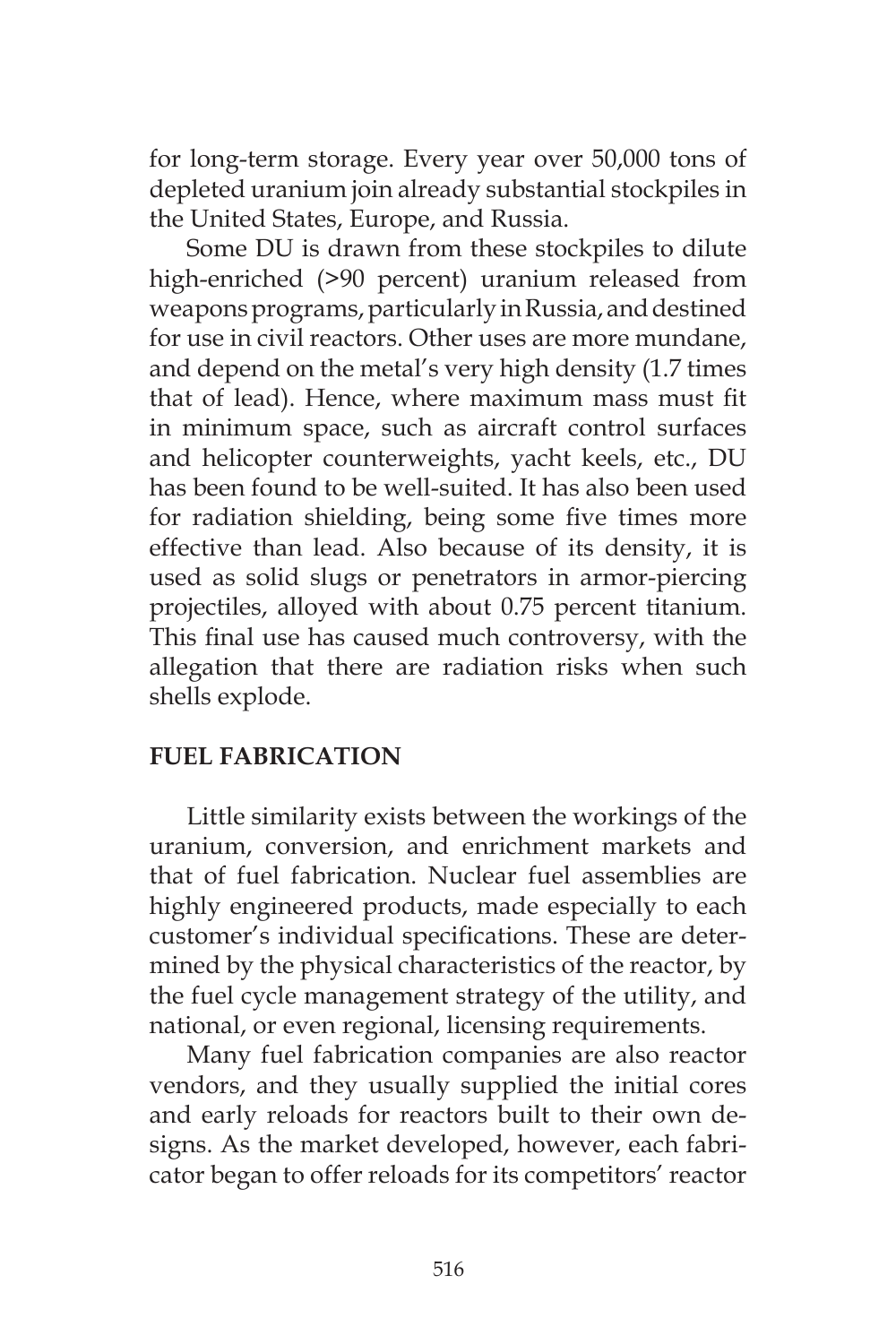designs. This has led to an increasingly competitive market for fuel. Moreover, with several suppliers competing to supply different fuel designs, a trend of continuous fuel design improvements has emerged focusing on improving performance.

Currently, fuel fabrication capacity for all types of light water reactor (LWR) fuel throughout the world exceeds the demand by a considerable amount. Outside the LWR fuel market, fuel fabrication requirements tend to be filled by facilities dedicated to one specific fuel design, usually operated by a domestic supplier. For example, all fabrication requirements for AGR and Magnox reactors in the UK are supplied by dedicated domestic facilities. CANDU fuel is also produced almost exclusively within the country where the reactor is located, by  $\mathop{\rm UO}\nolimits_2$  conversion and fabrication facilities dedicated to such supply. Fuel fabrication supply is therefore less concentrated than that of conversion and enrichment.

Given the very competitive nature of the LWR fabrication business and overcapacity in supply, the industry has reorganized and now seen some mergers, possibly driven by the expectation of the apparent nuclear renaissance. For example, British Nuclear Fuels (BNFL) sold Westinghouse Electric to Toshiba, and General Electric has, as a consequence, formed a joint nuclear company with its Global Nuclear Fuels partner, Hitachi.

The mergers a few years ago were expected to result in reduction of existing over-capacities, but only production consolidation has happened so far. Some plants have even increased their capacity along with modernization and relicensing projects.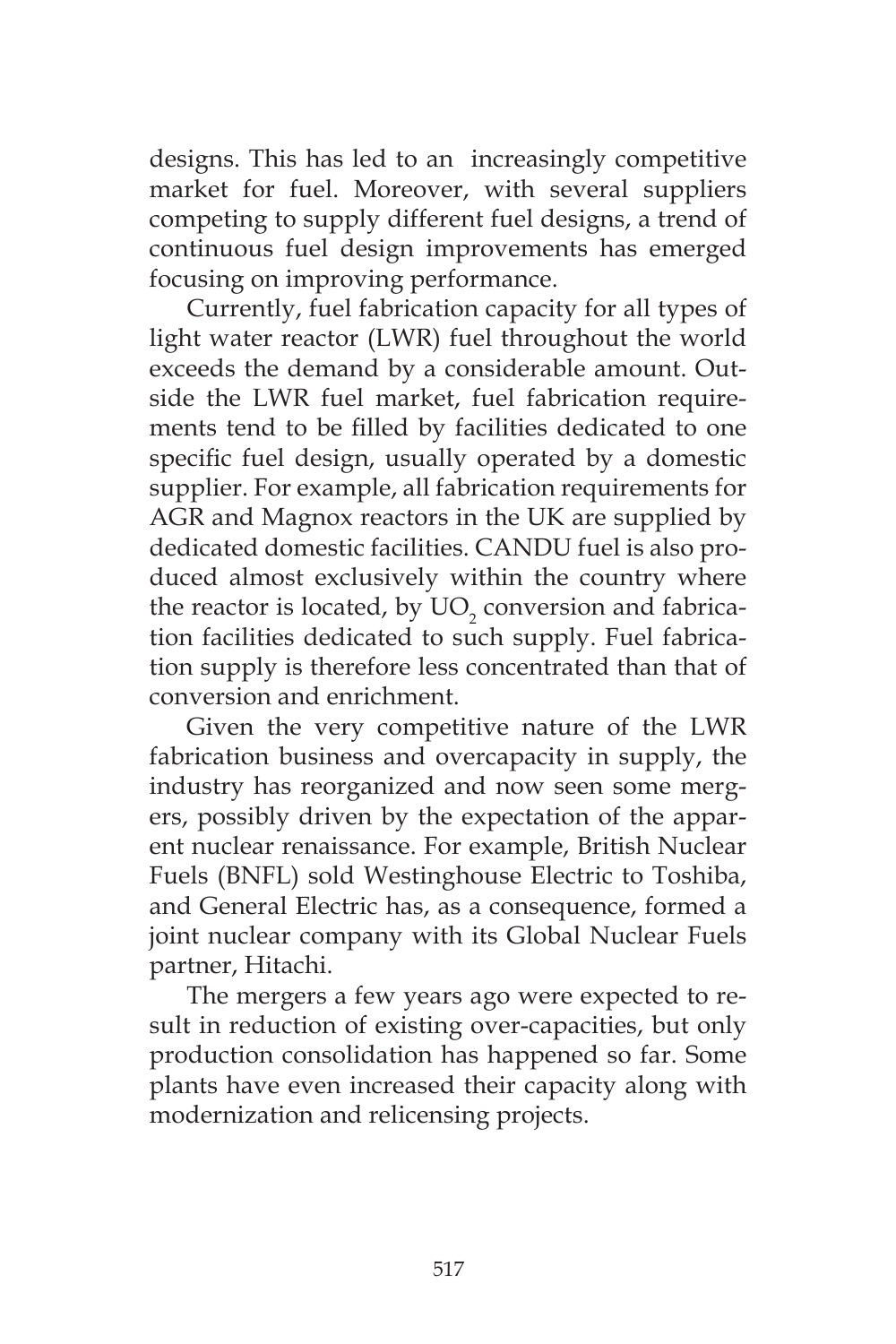## **NONPROLIFERATION CONCERNS**

A web of licensing, surveillance, and national and multinational regulations is in place throughout the nuclear fuel cycle to ensure that safety and nonproliferation objectives are met. This is administered by governments, by regional organizations such as Euratom Supply Agency (ESA) in the European Union (EU), and by the IAEA. Despite the evident success (as international treaties go) of the Treaty on the Non-Proliferation of Nuclear Weapons (NPT) in preventing many more countries from developing nuclear bombs, the expected expansion of nuclear power has brought forth new concerns.15

These concerns essentially started with the announcement from North Korea claiming it has an operating centrifuge enrichment program. There remain substantial doubts about this claim, but it was followed by further revelations from Iran and Libya showing that they had similar programs. Centrifuge enrichment technology is very difficult to master and needs high-quality plant components, but it appears that in each case, substantial progress has been made towards achieving facilities which could enrich uranium to weapons-level assays.

The common link in each of these countries has been technology transfer from the enrichment program in Pakistan, which uses old Urenco-derived centrifuge technology. This has clearly worried those concerned with weapons proliferation, although the quantities of enriched material produced and its assays remain unknown. These revelations have led to proposals for strengthening the nonproliferation regime. A big concern is that countries may develop various sensitive nuclear fuel cycle facilities and research reactors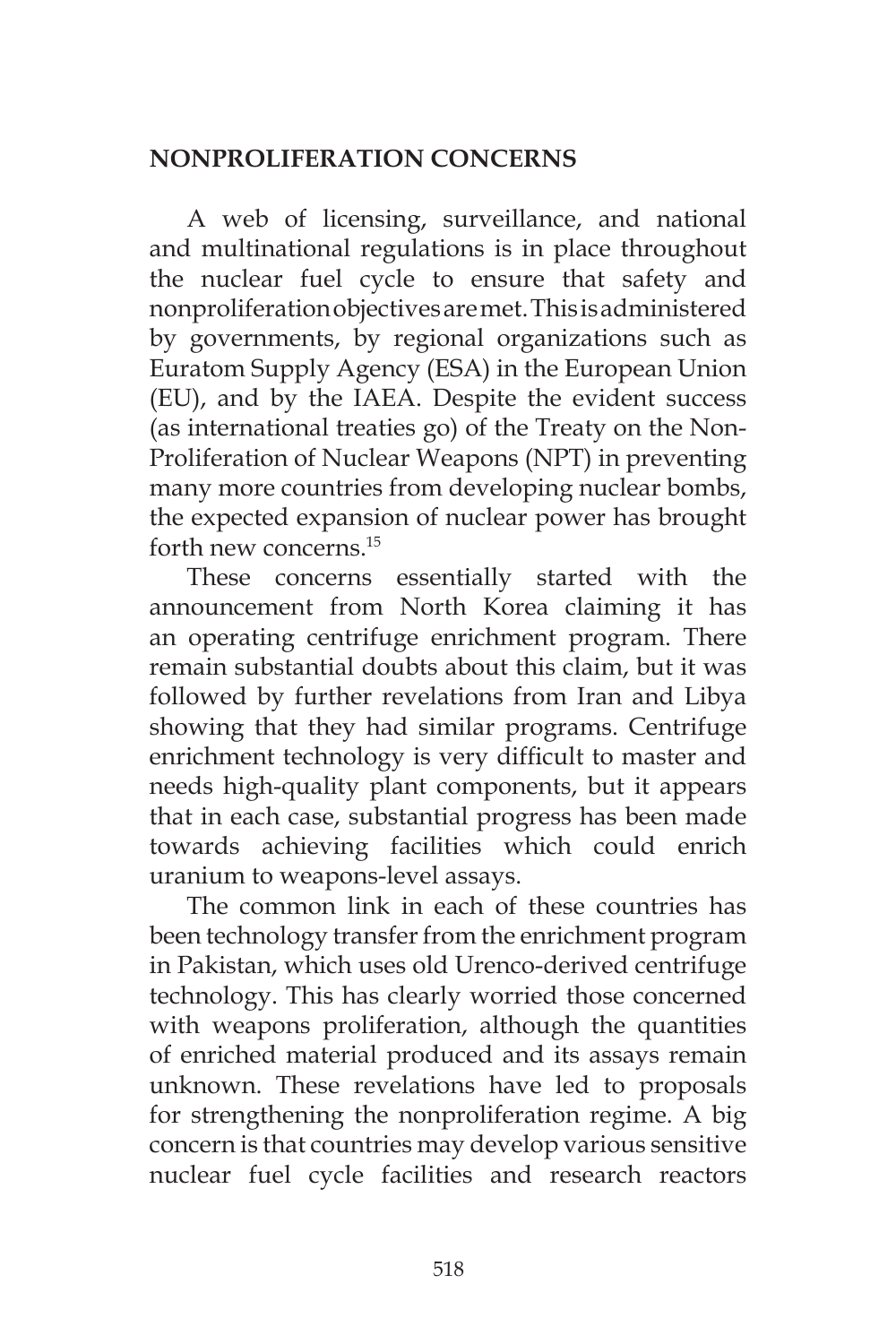under full safeguards and then subsequently opt out of the NPT, as North Korea has done. This suggests that moving to some kind of intrinsic proliferation resistance in the fuel cycle itself is timely. There are several ideas, floated many years ago, which have been dug out and revamped. One key principle is that the assurance of nonproliferation must be linked with assurance of supply and services within the nuclear fuel cycle to any country embracing nuclear power. In addition to the need to accelerate adherence to the IAEA Additional Protocol, which ensures a stricter inspection regime, the IAEA, the United States, and Russia have proposed that enrichment facilities should be confined to the small number of countries already involved in the business. These will then offer full and fair trade to only those who accept full scope safeguards, perhaps with the provision of fuel banks and possibilities of fuel leasing. A similar regime has been proposed for spent fuel reprocessing, which also carries proliferation risks.

Those opposed to such measures see them as essentially a solution looking for a problem. The number of new nuclear countries is likely to be very limited for many years, and few countries that have moved to civil nuclear power have shown any desire to get involved in weapons. The commercial nuclear fuel market arguably works very well in securing regular supplies for any potential customer, and restrictions on supply may be deemed anti-competitive and potentially lead to higher prices.

#### **TRADE AND TRANSPORT RESTRICTIONS**

Few countries possess the full range of facilities required to carry out all steps of the nuclear fuel cycle. The degree of specialization in the nuclear fuel industry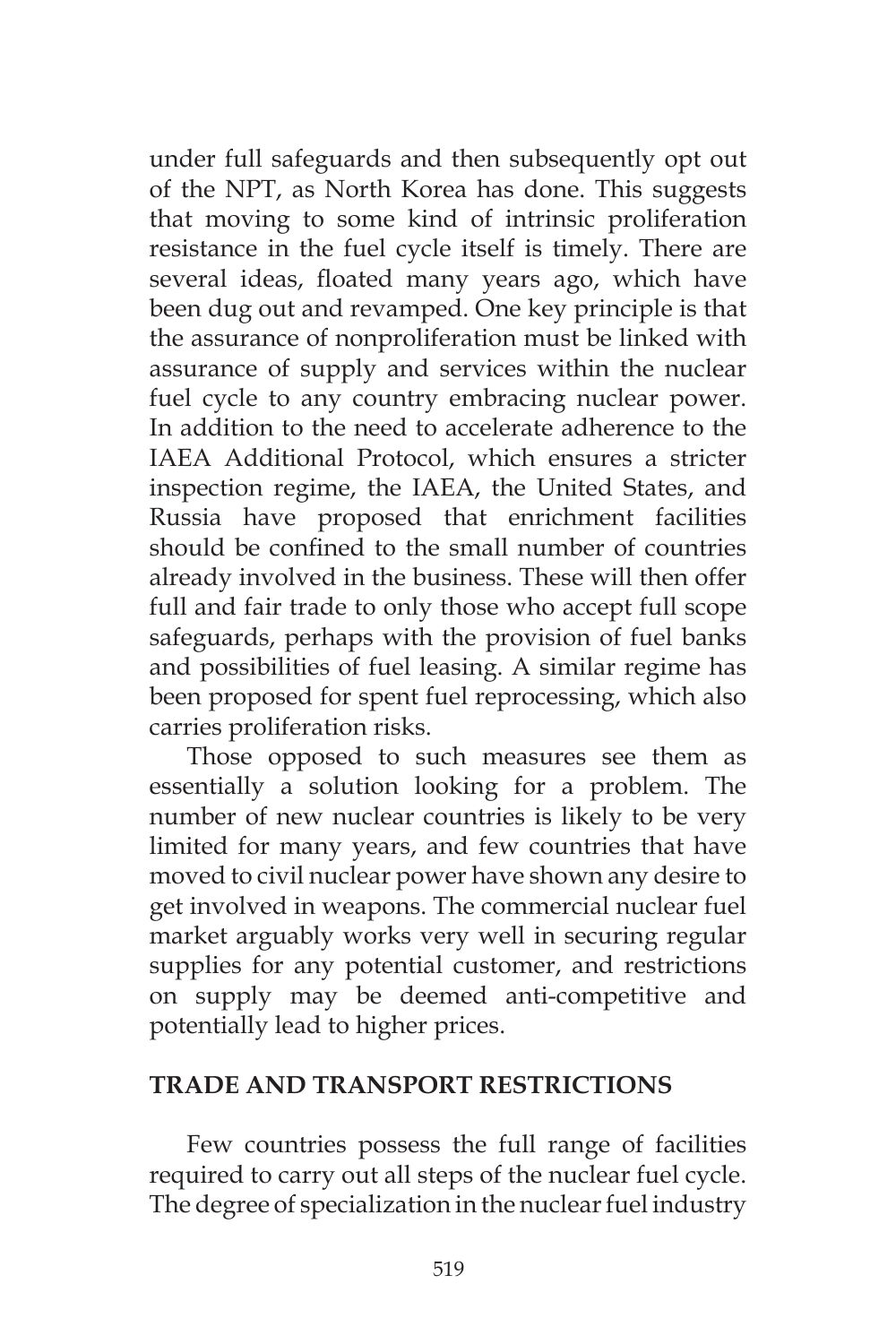clearly contributes to the overall economic efficiency of the nuclear fuel markets, as it would be prohibitively expensive for a country with a small or fledgling nuclear power program to develop all the necessary fuel cycle facilities. Hence those that attempt to do so (for example, Brazil) naturally arouse suspicions on grounds of possible proliferation risk. They may argue, in return, that they are concerned by possible trade and transport restrictions and want to develop local natural and labor resources.

Nevertheless, it is the case today that international nuclear commerce does not face particularly onerous barriers, provided that nations fit in with the obligations imposed by the NPT. Indeed, by comparison with the trade in agricultural commodities, it can be argued that the rules and regulations in force today are not particularly onerous and should not prevent new countries from acquiring power reactors, if they wish to do so. With the general easing of governmental restrictions on nuclear material flows for political or protectionist reasons, it is concerns about transport that are now threatening the future of nuclear commerce.<sup>16</sup> At the very least, they impose substantial cost increases, but also threaten security of supply. They are being addressed by establishing a better dialogue between government, industry, and the contractors themselves. Both port and carrier shipments need to be freed up in order to provide the confidence that is needed for a sound industry future.

#### **SUMMARY AND CONCLUSIONS**

There is clearly sufficient uranium in reserve to fuel any conceivable expansion of nuclear power over the next few decades, and the costs of nuclear fuel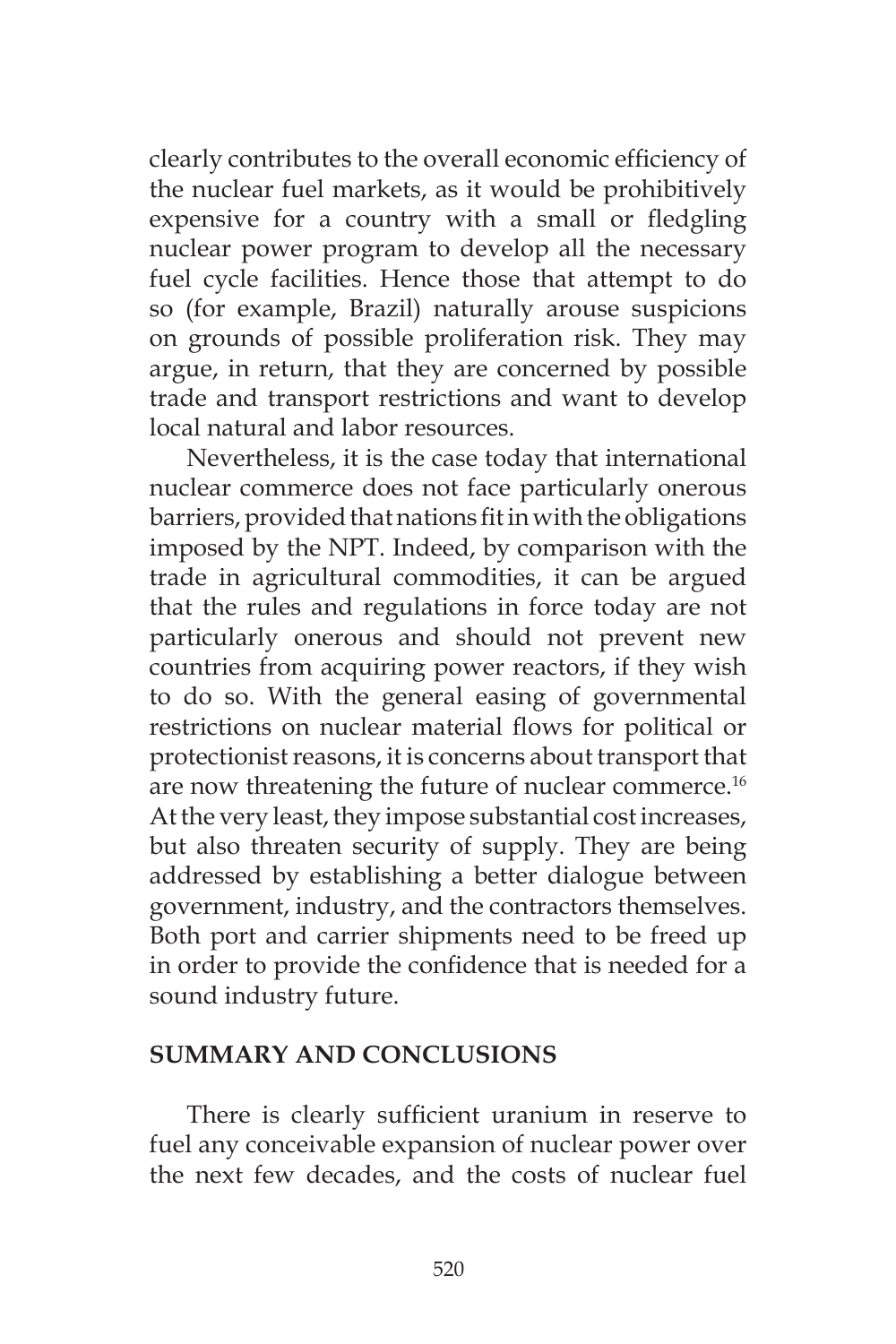are unlikely to be material in the decision whether to go ahead with new reactor plans. The key feature of the nuclear fuel market over the coming period is likely to be the ability of primary uranium production to expand rapidly, despite the continued important part which secondary supplies will play. With firmer world uranium prices, it has now become easier for primary producers to compete with the remaining secondary supplies, the production costs of which are largely sunk. Much consolidation has already taken place within the uranium production industry, and new uranium projects nearly always face various delays and frustrations before getting into production.

Within the conversion, enrichment, and fuel fabrication sectors, there are interesting market developments, but capacities appear likely to be sufficient to cope with demand. The enrichment sector is facing a technology shift in the period to 2015, by when it is generally expected that the older gas diffusion technology will have been replaced by centrifuges. During the years of poor fuel prices, the supply infrastructure in the industry was badly neglected, and this damage is at last being repaired so as to cope with escalating demand.

Looking to the very long term, beyond 2030, there is the promise of new reactor designs making fundamental changes to the nuclear fuel business. In particular, they may act as an effective solution to disposing of the substantial quantities of used nuclear fuel around the world, as many designs are characterized as "burners." Uranium, conversion, and enrichment requirements, as we currently know them, may gradually pass into history.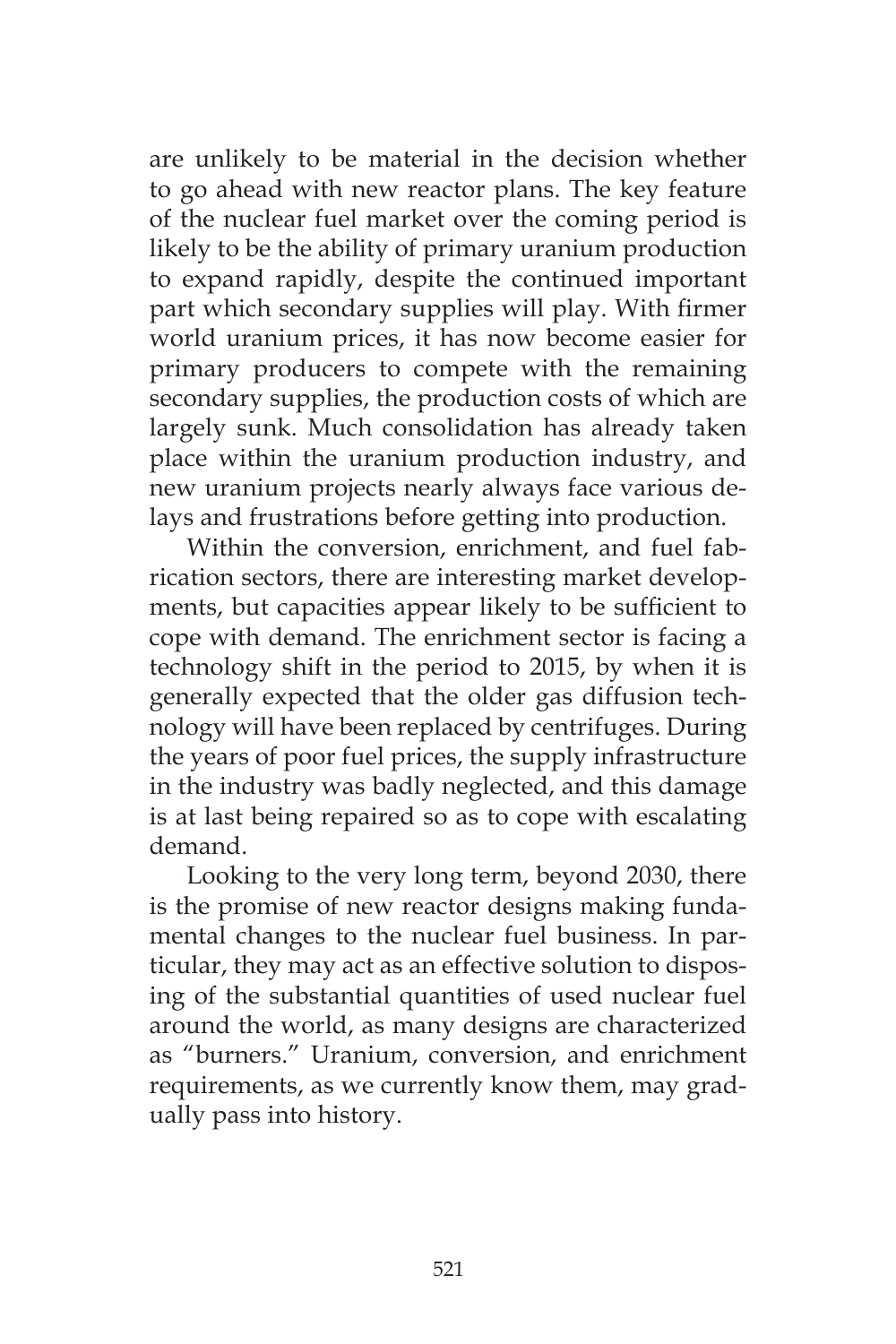#### **ENDNOTES - CHAPTER 11**

1. For further detail on the fuel cycle, see World Nuclear Association, "The Nuclear Fuel Cycle," available from *www.worldnuclear.org/info/inf03.html*.

2. This point is made well in the chapter on nuclear power in *World Energy Outlook 2006*, Washington, DC: International Energy Agency, 2006.

3. This and the following sections draw heavily on a WNA paper on uranium sustainability, World Nuclear Association, "Uranium: sustaining the Global Nuclear Renaissance?" September 2005, available from *www.world-nuclear.org/reference/position\_ statements/uranium.html*.

4. *Uranium 2007: Resources, Production & Demand*, Washington, DC: Organization for Economic Cooperation and Development (OECD)-Nuclear Energy Agency (NEA) and International Atomic Energy Agency (IAEA), 2008.

5. World Nuclear Association, "Generation IV Nuclear Reactors," updated June 2010, available from *www .world-nuclear.org/ info/inf77.html*.

6. World Nuclear Association, *The Global Nuclear Fuel Market: Supply and Demand 2009-2030*, London, UK: World Nuclear Association, 2009.

7. World Nuclear Association, "Emerging Nuclear Energy Countries," updated August 16, 2010, available from *www.worldnuclear.org/info/inf102.html*.

8. World Nuclear Association, "World Uranium Mining," updated May 2010, available from *www.world-nuclear.org/info/inf23. html*.

9. World Nuclear Association, "Environmental Aspects of Uranium Mining," September 2009, available from *www.worldnuclear.org/info/inf25.html*.